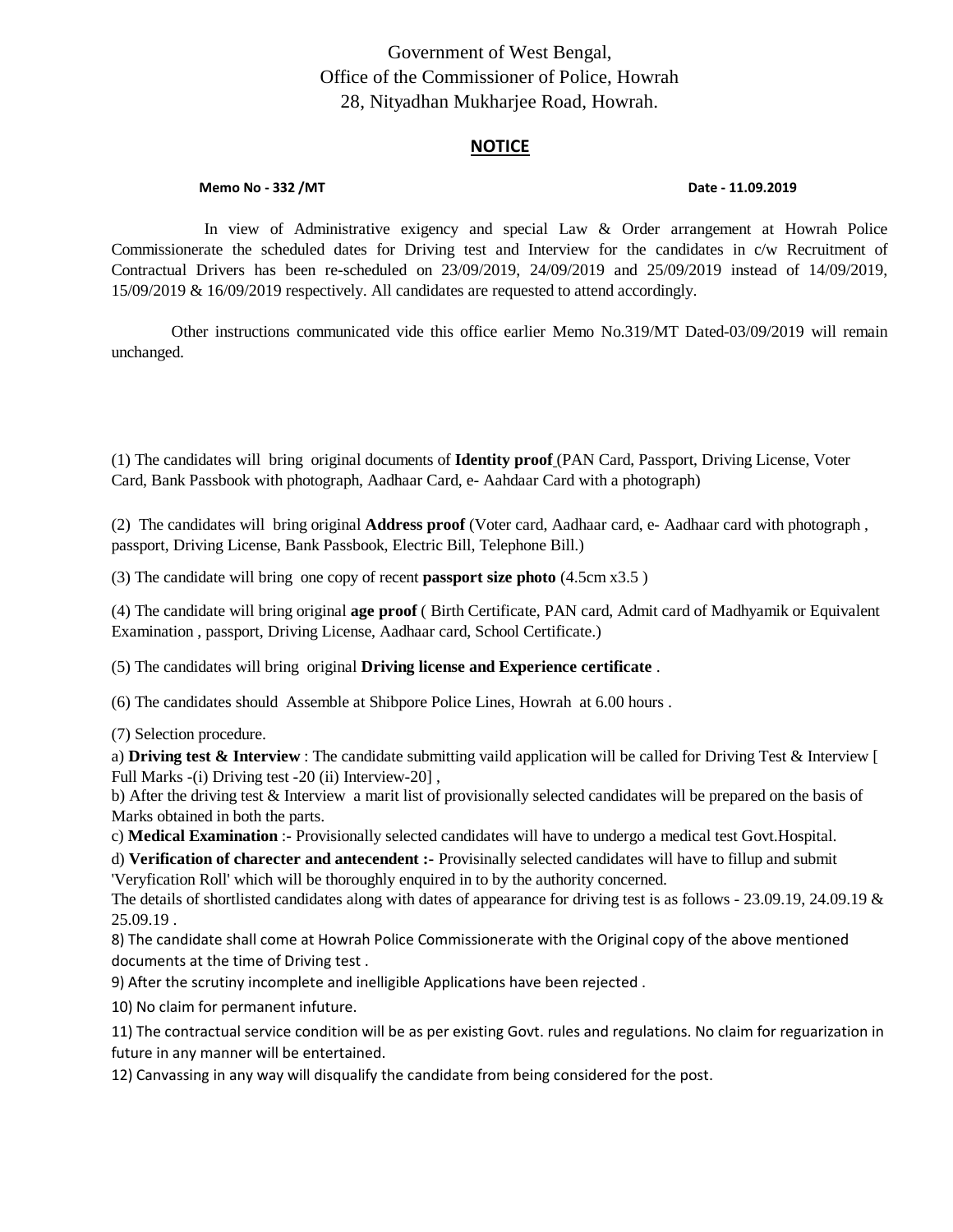| <b>SL</b><br>No. | Forms<br>No. | Name & Adderss                                                                                                                       | D.O.B      | <b>Qualifica Experie</b><br>tion | nce                                                 | <b>Documents Submitted</b>                                                                                                                                                                                                                                                                         | Reporting<br>Date | <b>Resume of</b><br><b>Elimination</b> |
|------------------|--------------|--------------------------------------------------------------------------------------------------------------------------------------|------------|----------------------------------|-----------------------------------------------------|----------------------------------------------------------------------------------------------------------------------------------------------------------------------------------------------------------------------------------------------------------------------------------------------------|-------------------|----------------------------------------|
| $\mathbf{1}$     | 82           | Chatka Mondal , S/O Gokul mondal,<br>P.O- Kalighat, PS- Tollyjung, Kol -26,<br>Ph-8420997001                                         | 01-01-1983 | VIII                             | 3 Years                                             | 1) School Certificate. 2) Experience<br>Certificate.3) D/L Issued-11/03/2004. 4)<br>Aadhar card. 5) Epic Card. 6) PAN card.                                                                                                                                                                        | 23.09.2019        |                                        |
| $\overline{2}$   | 34           | Prosenjit Santra, S/O Bijoy Santra.<br>20/7/6 Naskarpara lane , PO+PS- B<br>Garden, Howrah 711103, WB. Ph-<br>8100956602             | 04-06-1987 | IX                               | 3 Years                                             | 1) Admit Card of MP.2) School<br>Certifivate.3) Experience Certificate.4)<br>Aadhar card. 50 PAN card. 6) Character<br>certificate.7) D/L Issued -24/04/2008.                                                                                                                                      | 23.09.2019        |                                        |
| 3                | 155          | Pijush roy, S/O Bhasan Roy,<br>Mathuratapal, PO- Madan Mohon<br>pur, PS - kotolpur , Bankura, Pin<br>722141, WB.Ph-7477844897        | 11-02-1991 | MP                               | 6 years                                             | 1) Admit card of MP, 2) MP Certificate.3)<br>Expriecne Certificate .4) Aadhar card.5)<br>Residential Certificate.6) D/L Issued on<br>18/12/1998,7) Epic card                                                                                                                                       | 23.09.2019        |                                        |
| $\overline{4}$   | 14           | Rajdeep Roy Chowdhury, S/O Sanjoy<br>Roy Chowdhury ,11/2 Sarat chaterjee<br>Lane, Shibpur, Howrah -<br>711102.WB, Ph-6289253819      | 29-12-1996 | HS                               | 2 years                                             | 1) Birth Certificate.2) HS Certificate.3)<br>D/L-Issued on 31/03/2016. 4) Exprienve<br>Certificate .5) Aadhar card .6) Character<br>Certificate.                                                                                                                                                   | 23.09.2019        |                                        |
| 5                | 187          | Srikanta Bar, S/O Let. Shaylo<br>Bar.Bally, Dungapur samabaya pally<br>PS- Nischinda, Howrah, 711205.<br>WB, Ph-8931982797           | 02-02-1985 | MP                               | 6 Years                                             | 1) Mp certificate.2) D/L issued on<br>13/12/2010. 3) experience certificate .4)<br>Epic card.                                                                                                                                                                                                      | 23.09.2019        |                                        |
| 6                | 461          | Ramesh kumar Khatick.S/O Dasarath<br>Khatick, 243/2C/H/25, APC Road<br>Bidon Street, PS- Bortala, Kol-06.Ph-<br>9903844192.          | 23-11-1986 | MP                               | 3 years<br>&<br>Mechani<br>cal<br>course of<br>auto | 1) Admit and Mark sheet of MP .2) D/L<br>Issued on 04/01/2005. 3) Experience<br>certificate.4) Aadhar card .5) PAN card<br>.6) Epic card.7)Automobile Certificate                                                                                                                                  | 23.09.2019        |                                        |
| 7                | 252          | Apurba Sarkar, S/O Durgacharan<br>Sarkar, vill- Belapara, PO-<br>Matikumra, PS-Ranaghat, Nadia -<br>741202, Ph-9635948891            | 16-01-1990 | MP                               | 3 Years                                             | 1) Admit and Mark sheet of MP .2) D/L<br>Issued on 25/05/2015. 3) Experience<br>certificate.4) Aadhar card .4) Epic card.                                                                                                                                                                          | 23.09.2019        |                                        |
| 8                | 107          | Ajit Biswas S/O Chittaranjan<br>Biswas, Vill -Jorakuthi PO -<br>Krishnanagar, P.s-Kotwali, Dist-Nadia<br>741101.Ph-8759552655.       | 10.10.1988 | MP                               | 3 yrs                                               | 1) Admit Card MP,2) Mark Sheet MP,3)<br>D/L issued on 06/09/2011, 4) Driving<br>experience certificate . 5) Aadhar Card                                                                                                                                                                            | 23.09.2019        |                                        |
| 9                | 439          | Sourav Dash S/O Sri Santanu Dash,<br>Vill- Borai, PO- Borai PS- Mohanpur,<br>Dist- Paschin Medinipur, Pin- 721457<br>,Ph-9800774458, | 08.04.1990 | MP                               | 3 yrs                                               | 1) Admit Card MP,2) Mark Sheet MP,3)<br>Certificate of MP, 4) D/L issued on<br>21.05.2015, 5) Driving experience<br>certificate 6) Epic Card                                                                                                                                                       | 23.09.2019        |                                        |
| 10               | 201          | Uttam Kumar Patra S/O Narayan ch.<br>Patra, Vill-katapukur PO+P.S- Sabang<br>Dist- Paschin Medinipur Pin<br>721144.Ph-8617351318,    | 19.08.1985 | MA (B.ED)                        | 3 yrs                                               | 1) Admit Card MP,2) Mark Sheet MP, 3)<br>Mark Sheet HS, 4) Mark Sheet Beng (H),<br>5) Mark Sheet of MP (Part -1, Patr -2), 6)<br>Resuet of B.Ed, 7) D/L on 07.07.2006, 8).<br>Driving experience certificate, 9) Aadhar<br>Card ,10) Epic Card 11) Residential<br>Certificate Isued from Sabang GP | 23.09.2019        |                                        |
| 11               | 26           | Barindam Pahari, S/O Sri Sanjoy Kr.<br>Pahari, Vill- Dharsha Palpara GIP<br>Colony, Jagacha, Howrah -<br>711112, Ph-7003574298,      | 19-11-1980 | MP                               | 8 years                                             | 1) certificate and regiatration of<br>MP.2)D/L issued on 27/05/2003                                                                                                                                                                                                                                | 23.09.2019        |                                        |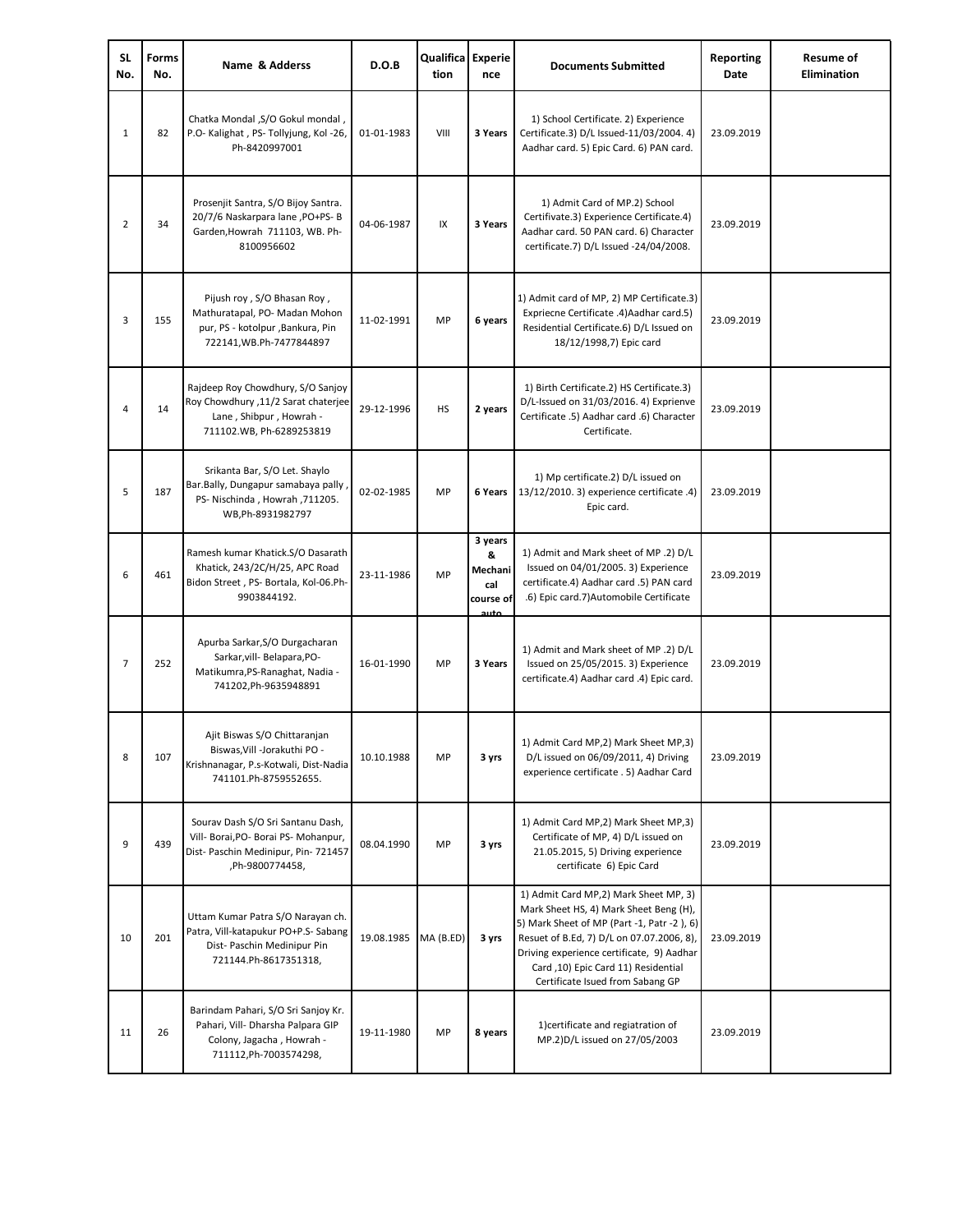| SL<br>No. | Forms<br>No. | Name & Adderss                                                                                                                                            | D.O.B      | Qualifica Experie<br>tion | nce      | <b>Documents Submitted</b>                                                                                                                                                                                                                     | Reporting<br>Date | <b>Resume of</b><br>Elimination |
|-----------|--------------|-----------------------------------------------------------------------------------------------------------------------------------------------------------|------------|---------------------------|----------|------------------------------------------------------------------------------------------------------------------------------------------------------------------------------------------------------------------------------------------------|-------------------|---------------------------------|
| 12        | 292          | Sambhu Nath Kapat, S/O Lt.<br>Kachiram Kapat, 60H/15/1, Rakhal<br>Das Auddy Road, Chetla, Kol -<br>700027, Ph-9051134911.                                 | 01-10-1980 | VIII                      | 3 years  | 1) School Certificate, 2) D/L issued on<br>22/05/2006, 3) Experience Certificate, 4)<br><b>Character Certificate</b>                                                                                                                           | 23.09.2019        |                                 |
| 13        | 549          | Sanjoy Patra, S/O Kshetra Mohan<br>Patra, Vill- Thakuschak, PO-Balichak,<br>PS- Debra, Dist. Paschim Medinipur,<br>Pin-721124, Ph-8159925634.             | 24-11-1990 | VIII                      | 6 years  | 1) Aadhar Card, 2) Registration<br>Certificate of MP,3) School Certificate, 4)<br>D/L issued on 08/03/2017, 5) Residential<br>Certificate, 6) Birth Certificate, 7)<br><b>Experience Certificate</b>                                           | 23.09.2019        |                                 |
| 14        | 233          | Pappu Kumar Das, S/O Sheo Nath<br>Das, 27, GCRC Ghat Road, shibpore,<br>Howrah711102, WB, Ph-<br>8820017055,                                              | 02-05-1984 | IX                        | 6 years  | 1) D/L Issued on 04/03/2011.2)School<br>Certificate.3) Experience Certificate                                                                                                                                                                  | 23.09.2019        |                                 |
| 15        | 550          | Joydeb Khanrai ,S/O Biswanath<br>Khanrai, Vill-Debra, Po- Debra Bazar,<br>PS-Debra, Pachim Medinipur<br>721126, Ph-9732778295,                            | 01-01-1990 | MP                        | 10 years | 1) D/L Issued on 14/03/2007 2) Aadhar<br>card 3) PAN card. 4) Epic card. 5) School<br>certificate.6) experience certificate.                                                                                                                   | 23.09.2019        |                                 |
| 16        | 425          | Sk Haider Ali, s/O Sk. Abdul gani,<br>32, Mollapara Lane, Shibpur, Howrah<br>711102, WB, Ph-9830135972,                                                   | 28-12-1996 | VIII                      | 4 years  | 1) Experience Certificate.2) School<br>certificate, 3) D/L Issued on //2010, 4)<br>Aadhar card.5) Epic card.                                                                                                                                   | 23.09.2019        |                                 |
| 17        | 269          | Rajkumar Poulik, S/O Sibaram Paulik,<br>Manik Bandi, Salampur, goghat,<br>Hooghly,-712122,Ph-9641953555                                                   | 05-01-1992 | VIII                      | 5 years  | 1) Epic card.2) Aadhar card.3) Residential<br>certificate.4)D/L issued on<br>20/02/2013.5) Admit card, 6) Experience<br>certificate                                                                                                            | 23.09.2019        |                                 |
| 18        | 143          | Sk. Masud Hassain, S/O Sk. Muktar<br>Hassain, 26, Dakshin Baksara Lane.<br>AJC Bose B. Garden PS, Howrah<br>711109, WB, Ph-9073478106,                    | 11-01-1982 | VIII                      | 6 years  | 1) School certificate.2) Aadhar card.3) Epic<br>card.4)D/L issued on<br>20/02/2013.5) Experience certificate.                                                                                                                                  | 23.09.2019        |                                 |
| 19        | 408          | Sanjoy Mondal, S/O Tulshi ch.<br>Mondal, 293, Rai Bahadur Road, New<br>Alipore, Behala, kol-53, WB, Ph-<br>7044485629                                     | 31-03-1982 | VIII                      | 8 years  | 1) D/l Issued on<br>19/08/1999.2) Experience<br>cetificate.3)School certificate. 4) Aadhar<br>card.5) Epic card.6)                                                                                                                             | 23.09.2019        |                                 |
| 20        | 370          | Sk. Saiful Rahaman, S/O Sk. Ajijul<br>Rahaman, Vill+PO- Subsit, PS-<br>Bagnan, Howrah-711303, WB, Ph-<br>9635094586,                                      | 03-01-1988 | MP                        | 3 years  | 1) D/L Issued on 01/07/2013. 2) Admit &<br>certificate of MP. 3) Residential<br>Certificate. 4) experience certificate.                                                                                                                        | 23.09.2019        |                                 |
| 21        | 575          | Bivas Dalapali S/O Pradip Dalapali<br>Jagacha, Joychandi tala Jagacha<br>,Howrah PIN- 711112. WB,Ph-<br>9038430727                                        | 09.12.1984 | VIII                      | 4 years  | 1) D/L issued on 21/07/2008, 2) Aadhar<br>card, 3) Experience certificate, 4) School<br>Certificate 5) PAN Card.                                                                                                                               | 23.09.2019        |                                 |
| 22        | 283          | SK. Sazzad Yousub S/O Lt. Sk Abdul<br>Sowad, Vill- Barugram, PO-Sadipur<br>barugram, PS-ketugram, Dist-Purbo<br>Burdwan, PIN- 713129.WB,Ph-<br>8145932820 | 02.08.1994 | HS                        | 3 years  | 1) Aadhar card. 2) Certificate of MP, 3)<br>Certificate of HS, 4) D/L issued on<br>04/07/2017, 5) Experience of driving<br>licence issued by transport depo. WB, 6)<br>Residention Certificate from SDO,<br>Burdwan, 7) Experience certificate | 23.09.2019        |                                 |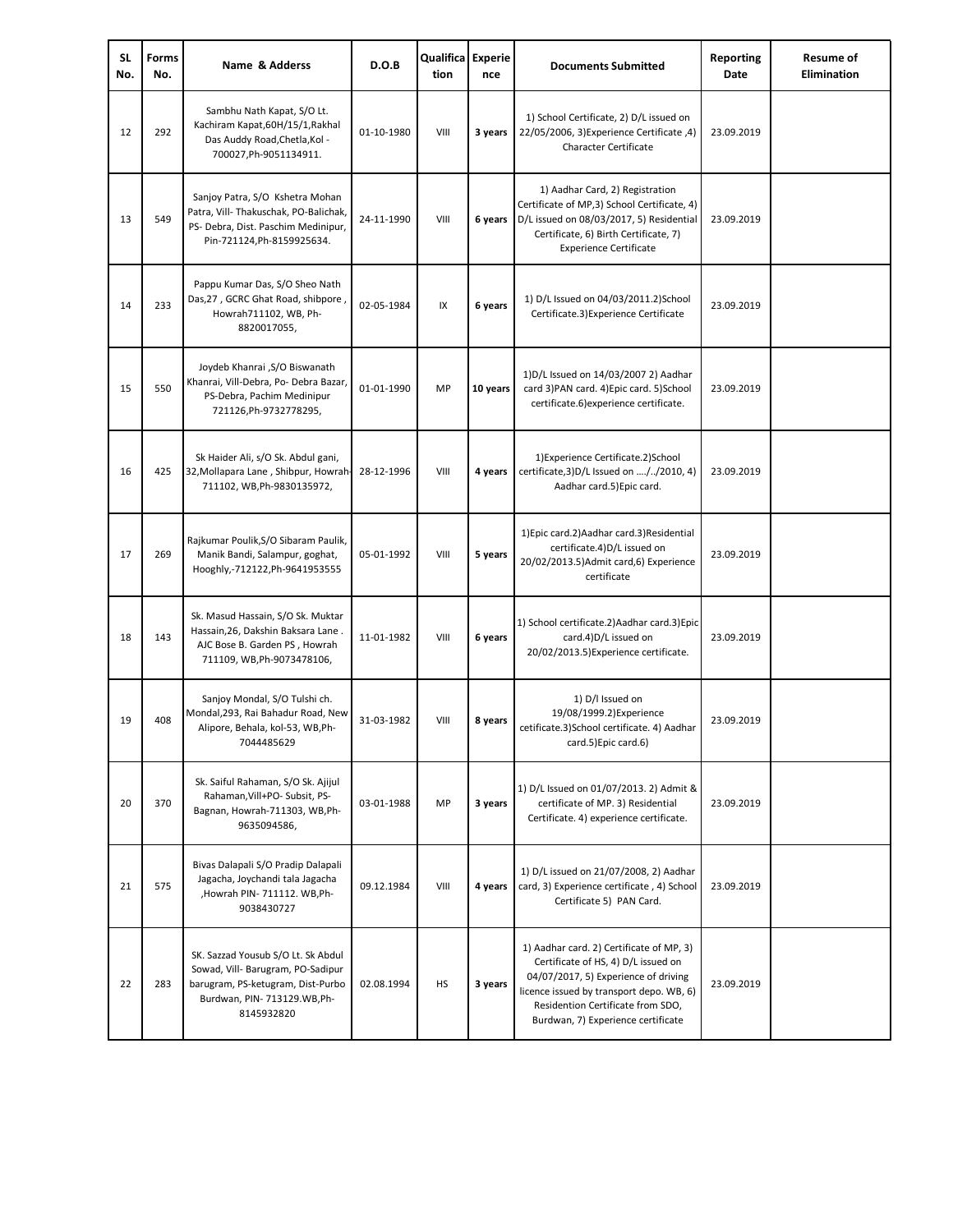| <b>SL</b><br>No. | <b>Forms</b><br>No. | Name & Adderss                                                                                                                                   | D.O.B      | Qualifica Experie<br>tion | nce      | <b>Documents Submitted</b>                                                                                                                                                                                                                                           | Reporting<br>Date | <b>Resume of</b><br><b>Elimination</b> |
|------------------|---------------------|--------------------------------------------------------------------------------------------------------------------------------------------------|------------|---------------------------|----------|----------------------------------------------------------------------------------------------------------------------------------------------------------------------------------------------------------------------------------------------------------------------|-------------------|----------------------------------------|
| 23               | 145                 | Tuphan Mondal S/O Sri Jagannath<br>Mondal, Vill- fatepur, PO-<br>Bachhanari, PS- Arambagh, Dist-<br>Hooghly, PIN- 712413.WB, Ph-<br>8777020950   | 02.01.1993 | MP                        | 7 years  | 1) Experience certificate ,2) Character<br>Certificate issued by malaypur-IGP, 3)<br>Residention Certificate of MP, 4)<br>Certificateof MP, 5) Mark sheet of MP, 6)<br>Epic card, 7) Aadhar card 8) D/L issued<br>on 06/01/2013, 9) Affidenit fron<br>Arambagh cort, | 23.09.2019        |                                        |
| 24               | 570                 | Suvojit Chakraborty S/O Asit<br>Chakraborty, Vill+PO- Santinagar, PS<br>Nischinda Dist.Howrah, PIN-711227.<br>WB, Ph-7003581006                  | 24.07.1989 | MP                        | 3 years  | 1) D/L issued on 03/08/2009, 2) Epic<br>Card, 3) Aadhar card, 4) Mark sheet of<br>MP, 5) Experience certificate issued.                                                                                                                                              | 23.09.2019        |                                        |
| 25               | 115                 | Umakanta Nayak, S/O Lt.<br>Rabinarayan Nayak, 1016, Nayabad<br>Mukundapur, PO-<br>Panchasayar, Dist.24 Pgs(S), Pin-<br>700099, Ph-9903643393     | 16-03-1980 | VIII                      | 6 years  | 1) Aadhar Card, 2) D/L issued on<br>23/09/1998, 3) Certificate of Board of<br>Secondry Education, Orisa, 4) Experience<br>Certificate                                                                                                                                | 23.09.2019        |                                        |
| 26               | 443                 | Sunil Kumar, S/O Lt. Ghanashyam<br>Prasad, 25, Hem Ghosh<br>Lane, Shibpur, Howrah-711102, Ph-<br>9748958124                                      | 16-05-1985 | VIII                      | 14 years | 1) School Certificate, 2) D/L issued on<br>18/11/2004, 3) Epic Card, 4) Experience<br>Certificate                                                                                                                                                                    | 23.09.2019        |                                        |
| 27               | 412                 | Monojit Patra, S/O Sri Montu Patra,<br>Bhandardaha Chakraborty Para, PO-<br>Bhandardaha, PS- Domjur, Howrah-<br>711411, Ph-9051179475            | 02-10-1990 | <b>HS</b>                 | Nil      | 1) Aadhar Card & Epic Card, 2) D/L issued<br>on 31/10/2012, 3) Admit Card &<br>Certificate of MP, 4) Certificate of HS                                                                                                                                               | 23.09.2019        |                                        |
| 28               | 512                 | Subhranil Talukder, S/O Kalipada<br>Talukder, Dakshin Sarbamangola<br>Pally, PO- Malda, PS- English Bazar,<br>Dist. Malda, 732101, Ph-6290713192 | 05-09-1987 | MP                        | Nil      | 1) Birth Certificate, 2) D/L issued on<br>17/08/2016, 3) Aadhar Card & Epic Card<br>4) Admit Card & Mark Sheet Card of MP                                                                                                                                            | 23.09.2019        |                                        |
| 29               | 163                 | Santanu Singha Roy, S/O Sri Ashim<br>Singha Roy, 99/1, Broad Bamungachi<br>, Salkia, Liluah, howrah-711106, Ph-<br>9830115529                    | 12-03-1986 | HS                        | 10 years | 1) Experience Certificate, 2) D/L Issued<br>on-15/07/2011,3)Registration certificate<br>of MP.4)Certificate of HS.5)PAN card,Epic<br>card & Aadher card.                                                                                                             | 23.09.2019        |                                        |
| 30               | 97                  | Subhasish Basak, S/O Lt, jitendra<br>Basak, Chandrabati Debukhali<br>math.Podrah,Sankrail, Howrah-<br>711109, Ph-9874215689                      | 23-07-1979 | MP                        | 4 Years  | 1) Mark sheet & Admit card of MP.2) D/L<br>Issued on 25/04/2000.3)Aadher<br>card.4) experience.                                                                                                                                                                      | 23.09.2019        |                                        |
| 31               | 589                 | Rakesh Biswas, S/O Rahul kuddes<br>Biswas, kamardanga<br>sonerpur, Basirhat, 24 Parganas (N)<br>pin-743422 WB,Ph-8370968876                      | 05-02-1991 | <b>HS</b>                 | 6 Years  | 1) Admit, Marksheet & Certificate of<br>MP,2)Marksheet of HS.3)D/Lissued on -<br>18/03/2013,4)Cheracter<br>certificate,5)Experience certificate,6)cast<br>certificate.                                                                                               | 23.09.2019        |                                        |
| 32               | 376                 | Subrata Sarkar, S/O Babu<br>Sarkar, Shitalatala<br>Chandannagar, Bhadreswar, Hooghly-<br>712138 WB, Ph-9088761103                                | 20-03-1989 | VIII                      | 3 years  | 1) Epic card, 2) Aadhar card, 3) D/L Issued<br>on -05/12/2012,4)School certificate,5)<br>Experience certificate                                                                                                                                                      | 23.09.2019        |                                        |
| 33               | 411                 | Manash Bodhak, S/O Sri Anil<br>Bodhak, karia, Bainan,<br>Bagnan, Howrah-711303, Ph-<br>9123356580                                                | 24-10-1996 | MP                        | 3 Years  | 1) Epic card, 2) Aadhar card, 3) D/L Issued<br>on -24/07/2015,4)School certificate,5)<br>Experience certificateCertificate &<br>Registration of MP                                                                                                                   | 23.09.2019        |                                        |
| 34               | 367                 | Sanjib Rajak, S/O Lt Ram rajak, 34/17<br>Kashi nath chatterjee lane, Shibpur<br>,Howrah-711102 WB,Ph-<br>8584053901                              | 02-01-1980 | HS                        | 5 Years  | 1) Registration card of MP, 2) mark sheet<br>of HS,3) Aadhar card,4)D/L Issued on -<br>2004,5) Experience certificate ,6) Cast<br>certificate                                                                                                                        | 23.09.2019        |                                        |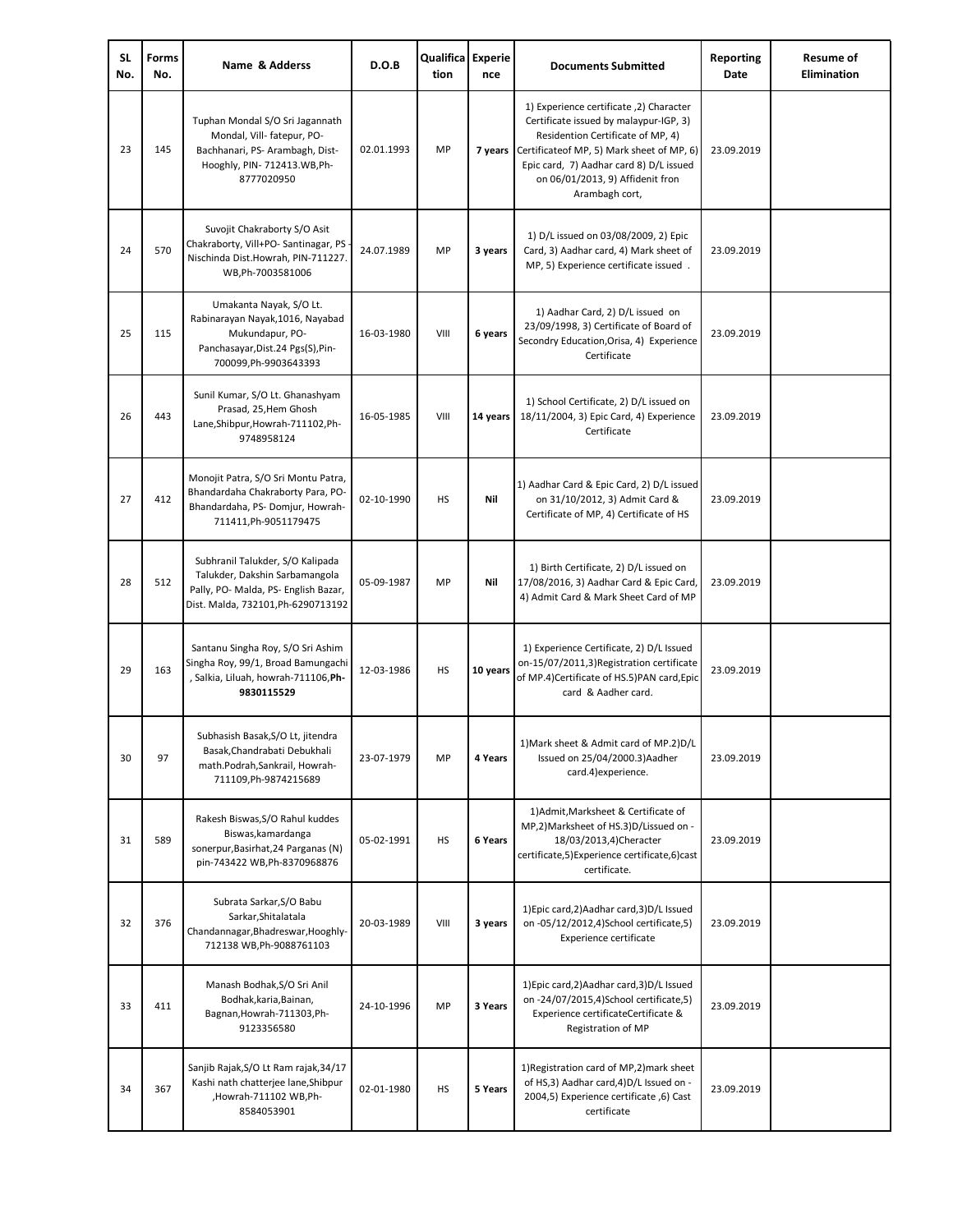| <b>SL</b><br>No. | <b>Forms</b><br>No. | Name & Adderss                                                                                                                               | D.O.B      | Qualifica Experie<br>tion | nce      | <b>Documents Submitted</b>                                                                                                                                                                                                                                                                                                                       | <b>Reporting</b><br>Date | <b>Resume of</b><br><b>Elimination</b> |
|------------------|---------------------|----------------------------------------------------------------------------------------------------------------------------------------------|------------|---------------------------|----------|--------------------------------------------------------------------------------------------------------------------------------------------------------------------------------------------------------------------------------------------------------------------------------------------------------------------------------------------------|--------------------------|----------------------------------------|
| 35               | 323                 | Debasish Sinha, S/O Sri Tapan Kumar<br>Sinha, Jilipi bagan jagatberh, Dist<br>Purba Buardwan-713103 WB,Ph-<br>8918575679                     | 30-05-1990 | HS                        | 5 Years  | 1) Admit, Mark Sheet& certificate of<br>MP.2) D/L Issued on 02/04/2013.3) epic<br>card .5) Experience<br>certificate.6) Experience<br>certificate, 7) Aadhar card                                                                                                                                                                                | 23.09.2019               |                                        |
| 36               | 465                 | Ajay Kumar Show, S/O sri Ginija<br>show, 383/15 Sarat Chatterjee<br>Road, shibpur, b Garden Howrah-<br>711103 WB, Ph-9143018240              | 17-03-1983 | MP                        | 14 years | 1) Experience certificate, 2) Epic card, 3)<br>D/L Issued on 12/08/2002,4) Mark sheet<br>of MP.                                                                                                                                                                                                                                                  | 23.09.2019               |                                        |
| 37               | 446                 | Kajal Mondal, S/O Lt Kalachand<br>Mondal, Vill-Dadpur, PO-Kamargachi<br>,Dist-hooghly ,pin-712515,Ph-<br>9051249188                          | 30-08-1989 | MP                        | 4 Years  | 1) Mark sheet & Admit card of MP.2) D/L<br>Issued on 10/04/2013,3)Aadher<br>card.4) experience certificate, 5) Affidavit<br>regarding DOB.                                                                                                                                                                                                       | 23.09.2019               |                                        |
| 38               | 490                 | Nandan Das, S/O Sri paban<br>Das, Ultabad, Ketugaria, Egra<br>,Purbamedinipur,pin -721422,Ph-<br>9593859094                                  | 13-12-1993 | BA                        | 5 Years  | D/L issued on -27/12/2013,2)Admit card<br>of MP, Mark sheet & certificate of<br>Hs,3)NCC Certificate,4)OBC<br>certificate,4)Residencial<br>certificate,5)Aadhar card,6) Residencial<br>certificate,8) Experience certificate                                                                                                                     | 23.09.2019               |                                        |
| 39               | 537                 | Ghousto Gopal Mondal, S/O Sri ram<br>krishna Mkodal, Vill-Jardho, PO-<br>Sahara, Dist-Murshidabad, Pin-<br>731234, Ph-8617027894             | 02-05-1994 | HS                        | 4 years  | 1) Annual Income certificate, 2) D/L Issued<br>on -15/03/2013.3) Epic<br>card.4)Experience<br>certificate.5)Admit,Mark<br>sheet, certifecate of MP,6) PAN card.7)<br>HS Mark sheet, Admit card                                                                                                                                                   | 23.09.2019               |                                        |
| 40               | 522                 | Ajoy Mallick, S/O Sankar<br>Mallick,11/B/2, surendralal payn<br>Lane, Barabazar, Manick tala, Kol-<br>711012, WB, Ph-8777293248              | 29-09-1990 | MP                        | 3 years  | 1) Epic card.2) D/L Issued on<br>24/06/2014.3) Experience certificate.4)<br>Cast certificte.5) Birth certificate.6) Mark<br>sheet MP.7) Aadhar card.8) Admit card                                                                                                                                                                                | 23.09.2019               |                                        |
| 41               | 467                 | Vikram Singh S/O Sri Ganesh Singh<br>243/A/H/53, APC Rd. beadon street,<br>PS-Barhtala Kol- 700006,Ph-<br>8420427067                         | 30.06.1983 | VIII                      | 3 years  | 1) D/L issued on -17/15/2001,2) I card of<br>anan Motor Trg. School. 3) Experience<br>certificate, 4) Aadhar card, 5) Epic card, 6)<br>PAN card, 7) Residencial certificate MP, 8)<br>Admit card of MP, 9) Mark sheet of MP,<br>10) Civil Defence Certificate, 11)<br>certificate of Republick day, 12) another<br>cartificate of civil defence. | 23.09.2019               |                                        |
| 42               | 528                 | Nikhil sarkar , S/o Ajit Sarkar, Vill-<br>kamdebpur, Po-Garibpur, PS-<br>Gopa;nagar,24Pgs(N)-743710,WB,Ph<br>7699695280                      | 10-07-1989 | MP                        | 4 years  | 1) D/L issued on 27/02/2011.<br>2) Experience certificate.3) aadhar<br>card.4)Epic card.5)Cast certificate.6)MP<br>certificate                                                                                                                                                                                                                   | 23.09.2019               |                                        |
| 43               | $\overline{4}$      | Sanat Kumar pramanick, S/O<br>Madhusudan Pramanick, Vill-<br>Bhubandanga, PO-Bolpur, PS- Bolpur,<br>Birbhum-731204, WB, Ph-<br>6295246560    | 13-12-1986 | MP                        | 10 years | 1) D/L issued on 15/02/2006.2) Aadhar<br>card.3)certificate, Admit of<br>MP.4) Experience certificate.5) Cast<br>certificate.                                                                                                                                                                                                                    | 23.09.2019               |                                        |
| 44               | 67                  | Abhijit Kumar Singh, S/O Haris<br>Chandra Singh, 43, Lakshman Das<br>Lane, Howrah - 711101, WB, Ph-<br>9163412889                            | 11-08-1989 | 10th appeal               | 3 years  | 1)School Certificate.2)Ration Card.3)Bith<br>certificate.3)D/L Issued on<br>24/04/2009.4) Epic card.5) Aadhar<br>card.6)Experience certificate.                                                                                                                                                                                                  | 23.09.2019               |                                        |
| 45               | 30                  | Atanu kumar Naskar, S/O Kartik<br>Chandra<br>Naskar, Thanamakua, Panchanantala,<br>Danesh sk Lane, Sankrail Howrah-<br>711109, Ph-9163709976 | 28-03-1987 | VIII                      | 8 years  | 1) Aadhar card, 2) DOB<br>Certificate,3)School<br>certificate,4)Experience certificate,5)D/L<br>Issued on 22/05/2006                                                                                                                                                                                                                             | 23.09.2019               |                                        |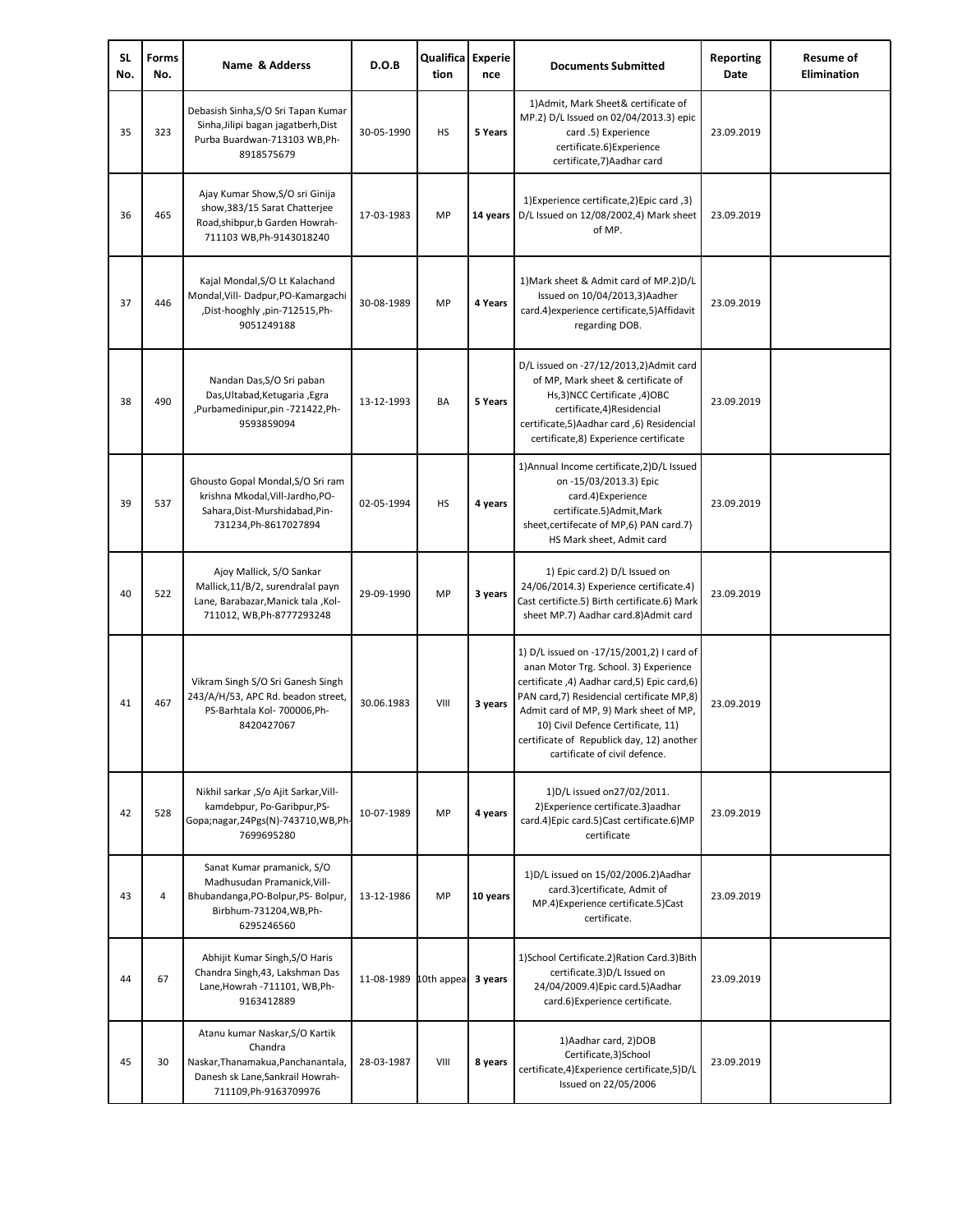| <b>SL</b><br>No. | <b>Forms</b><br>No. | Name & Adderss                                                                                                                                | D.O.B      | Qualifica Experie<br>tion | nce      | <b>Documents Submitted</b>                                                                                                                                                           | <b>Reporting</b><br>Date | <b>Resume of</b><br><b>Elimination</b> |
|------------------|---------------------|-----------------------------------------------------------------------------------------------------------------------------------------------|------------|---------------------------|----------|--------------------------------------------------------------------------------------------------------------------------------------------------------------------------------------|--------------------------|----------------------------------------|
| 46               | 24                  | Sunil Shaw, S/O Sri Santosh Shaw, 125<br>GT Road, Ramkrishnapur, Shibpur<br>Howrah-711102, Ph-7044069391                                      | 14-02-1994 | MP                        | 6 Years  | 1) Experiencecertificate, 2) D/L Issued on-<br>03/03/2013,3) Aadhar card ,4) PAN<br>Card,5)Epic card,6)Admit & Marksheet of<br>MP,7)Affidavit from court.                            | 23.09.2019               |                                        |
| 47               | 282                 | SK Danish Rahaman S/O SK OSMAN<br>GONI from Shaspur PO-kamadpur Ps<br>Labpur Dist-Birbhum pin-731303,Ph-<br>7029571097                        | 17-04-1991 | HS                        | 3 years  | 1) Driving license issued on 13-09-2012<br>2) Bio-data 3) Admit card of MP<br>4) certificate of HS 5) Adhaar card<br>6) Residental certificate from bholpur,<br>Birbhum              | 23.09.2019               |                                        |
| 48               | 361                 | Dhrubojyoti Halder, S/O Tapan<br>Halder, Vill- Kaijuri, Po-Kaijuri, PS-<br>Uluberia, Howrah-711316, WB, Ph-<br>9831859859                     | 20-06-1991 | HS                        | 3 years  | 1) Aadhar card 2)HS certicate & Mark<br>sheet 3)D/L Issued on<br>03/09/2010.4) Experience<br>Certificate.5) Epic card .6) Aadhar card                                                | 23.09.2019               |                                        |
| 49               | 123                 | Debarata Nayak, S/o Tarun Nayak,<br>21/4, Madhusudan das Lane, Botanic<br>Garden, PS AJC Bose B<br>garden.Howrah-03,Ph-7003394603             | 20-06-1982 | VIII                      | 14 years | 1) Epic card.2) School certificate.3)D/L<br>Issued on 28/10/2002.4) Experience<br>certificate                                                                                        | 23.09.2019               |                                        |
| 50               | 448                 | Sri Parimal Soren, S/O-Lt Gahan<br>Soren, Vill-Narasinghapur, PO-<br>Arrah, Ps-Chhatna, Dist-Bankura, Pin-<br>722137.WB,Ph-9732099656         | 08-01-1984 | MP                        | 5 Years  | 1)D/L Issued on-02/03/2012,2)Cast<br>certificate, 3) Epic card, 4) Aadhar<br>card,5)Registration certificate,6)Admit<br>, Marksheet & Certificate of<br>MP,7)Experience certificate. | 23.09.2019               |                                        |
| 51               | 184                 | Monoranjan Singh, S/O Sri Upendra<br>Singh, 16 Rajmohan Basu<br>lane, Howrah-711101, WB, Ph-<br>6290158833                                    | 03-04-1991 | VIII                      | 5 Yaears | 1) Aadhar card, 2) Epic card, 3) School<br>certificate,4)PAN card,5)D/L Issued on -<br>29/06/2010,6) Ration card,7) Experience<br>certificate.                                       | 23.09.2019               |                                        |
| 52               | 322                 | Niraj Singh, S/O Nathuni Singh, Vill-<br>Rania Sukanta Kanan, PO- Boral, PS-<br>Narendrapur, Dist- South 24Pgs, Pin-<br>700154, Ph-7278956370 | 13-09-1991 | HS                        | 4 years  | 1) Mark Sheet & Certificate of MP, 2)<br>Mark Sheet & Certificate of HS, 3)<br>Aadhar Card, 4) D/L issued on<br>03/02/2015, 5) Experience Certificate                                | 23.09.2019               |                                        |
| 53               | 230                 | Subash Shee, S/O Sri Amulaya Kr.<br>Shee, Vill+PO - Nandapur,PS-<br>Chandipur, Dist- Purba MDP, Pin -<br>721625, Ph-9836647886                | 12-02-1985 | VIII                      | 5 Years  | 1) School Certificate, 2) Aadhar & Epic<br>Card, 3) Experience Certificate, 4) D/L<br>issued on 22/05/2006                                                                           | 23.09.2019               |                                        |
| 54               | 165                 | Rahul Roy, S/O Bimal Roy, 27/4,<br>Pasanna Kr. Dutta Lane, shibpur,<br>Howrah, Pin- 711102, Ph-<br>7003010158                                 | 15-04-1996 | HS                        | 3 Years  | 1) D/L issued on 28/12/2016, 2) Aadhar<br>Card & Epic card, 3) Birth Certificate, 4)<br>Certificate of HS, 5) Experience<br>Certificate, 6) NCC 'B' & 'C' Certificate                | 23.09.2019               |                                        |
| 55               | 101                 | Arjun Halder, S/O Lt. Sanatan Halder,<br>Inatpur Purba Para, Ramlochanpur,<br>Mondir Bazar, South 24 Pgs, Pin-<br>743336, Ph-9144462868       | 05-01-1981 | VIII                      | 4 Years  | 1) Aadhar Card & Epic Card, 2) D/L issued<br>on 18/05/1998, 3) School Certificate, 4)<br>Birth Certificate, 5) Cast Certificate (SC),<br>6) Experience Certificate                   | 23.09.2019               |                                        |
| 56               | 538                 | Pradesh Chakraborty, S/O Ram Ranjit<br>Chakraborty, Vill+PO - Gunnath, PS-<br>Inpur, Dist-Bankura, Pin-722121, Ph-<br>9475992385              | 12-02-1981 | 10 th Pass                | 4 years  | 1) Admit Card, Certificate & Mark Sheet<br>of MP, 2) Experience Certificate, 3)<br>Residential Certificate, 4) D/L issued on<br>21/02/2003                                           | 23.09.2019               |                                        |
| 57               | 410                 | Sekh. Sabir Ali S/O sekh. Jamat ali, Vill-<br>Bhager, PO+PS+Dist- Burdwan, PIN-<br>713141, WB, Ph-9475676700                                  | 01.01.1991 | MP                        | 3 years  | 1) Aadhar card, 2) Voter card, 3) Pan Card, 4<br>(5, D/L Issued ,5) Residential certificateof (6<br>Driving experience certificate                                                   | 23.09.2019               |                                        |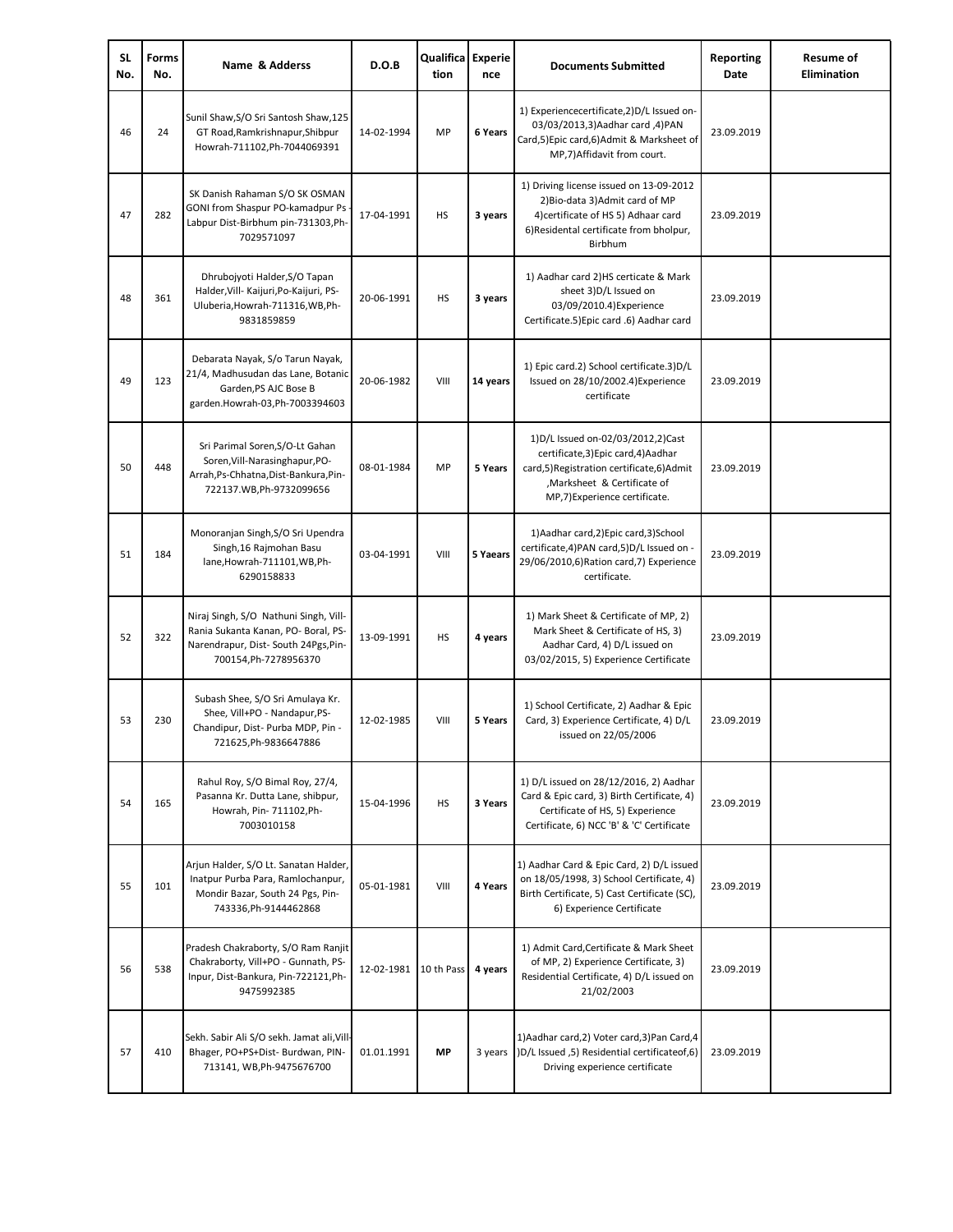| <b>SL</b><br>No. | <b>Forms</b><br>No. | Name & Adderss                                                                                                                                              | D.O.B      | Qualifica Experie<br>tion | nce        | <b>Documents Submitted</b>                                                                                                                                                | <b>Reporting</b><br>Date | <b>Resume of</b><br><b>Elimination</b> |
|------------------|---------------------|-------------------------------------------------------------------------------------------------------------------------------------------------------------|------------|---------------------------|------------|---------------------------------------------------------------------------------------------------------------------------------------------------------------------------|--------------------------|----------------------------------------|
| 58               | 71                  | Rakesh Majumder S/O Babul<br>Majumder, Vill-Purba putia, PO-<br>putia, PS-ashok Nagar. Dist-North<br>24Pgs, PIN-743263, WB, Ph-<br>9800525005               | 26.08.1991 | VIII                      | 3 years    | 1) Aadhar card, 2) D/L Issued , 3) Calss VII<br>School certificate, 4) Caste<br>certificateof,6) Driving exprice certificate                                              | 23.09.2019               |                                        |
| 59               | 63                  | Avijit Hati S/O Katrick Ch. Hati, Vill-<br>Kona bagpara, Kona Dasnagar,<br>Howrah, Pin- 711114, WB, Ph-<br>8777305622                                       | 14.12.1989 | MP                        | 4 years    | 1) MP. Admit Card, 2) Mark Sheet, 3)<br>EPIC Card,) D/L 20.03.2013, 5)<br>Exp,certificate,                                                                                | 23.09.2019               |                                        |
| 60               | 483                 | Sujauddin Sk. S/O Jahedul Sk. Vill+PO-<br>Baruipara, PS-Hari Har Paza, Dist-<br>Marshidabad, PIN-742165, WB, Ph-<br>9563194519                              | 09.10.1996 | HS                        | 4 years    | 1) Admit card, 2) Mark Sheet, 3) D/L<br>Issued 07.01.2016, 4) MP Pass<br>certificate, 4) Exp, certificate, 5) EPIC<br>card, 6) Aadhaar Card, 7) OBC certificate,          | 23.09.2019               |                                        |
| 61               | 821                 | Goutam Ghosh S/O Sagar Ch. Ghosh.<br>Vill+PO- Panjoa, PS- katawa, Dist-<br>Puba Bardhaman, PIN-713143, Ph-                                                  | 12.11.1979 | MP                        | 3 Years    | 1) EPIC card, 2) Pan card, 3) D/L Issued<br>25.07.2000, 4) MP Pass certificate, 5)<br>Exp.certificate, 6) Ressidential cetificate,<br>7) Aadhar card.                     | 24.09.2019               |                                        |
| 62               | 289                 | Sourav Hansda S/O Chaitanya<br>Hansda, Vill+PO+PS- Bhandul, Dist-<br>Purba Burdwan, PIN-713407, WB, Ph-<br>6294071847                                       | 11.05.1996 | HS                        | 4 years    | 1) D/L Issued 15.07.2016, 2) D/L<br>Exp.certificate, 3) Pass certificate, 4)<br>Birth certificate, 5) Ressidential<br>cetificate, 6) EPIC card.                           | 24.09.2019               |                                        |
| 63               | 2                   | Avijit Kumar Das S/O Gopal Ch, Das<br>Vill+PO- Raghudenpur, PS- rajapur,<br>Dist-Howrah, PIN-711322, WB, Ph-<br>9831764773                                  | 05.04.1984 | HS                        | 11 Years   | 1) HS pass certificate, 2) Aadhar card, 3)<br>D/L issued 16.01.2003, 3) Ressidential<br>cetificate, 4) D/L Exp. Certificate.                                              | 24.09.2019               |                                        |
| 64               | 20                  | Tamal Mondal S/O Abhijit<br>Mondal, Vill- Fatepur PO- Bachhanri,<br>PS-Arambag, Dist-Hooghly, PIN-<br>712413, WB, Ph-9735828848                             | 15.01.1991 | VIII                      | 05 years   | 1) MP. Unsuecess mark sheet, 2)<br>Ressidention certificate, 3) D/L Exp.<br>Certificate, 4) D/O Bio data, 5) D/L issued<br>03.05.2012,6) Aadher card,7) BPIC card,        | 24.09.2019               |                                        |
| 65               | 430                 | Hiranmoy Modok S/O Narayan ch.<br>Modok, Vill-Bishmpur, PO-<br>Khalboalia, PS- Krishnaganj, Dist-<br>Naia, PIN-741508, WB, Ph-<br>7699666106                | 10.11.1985 | MP                        | 04 years   | 1) Aadhaar Card. 2) EPIC Card.3) D/L<br>12/11/2009, 4) MP Admit Result<br>Certificate, 5) Exp. Certificate(D/L), 6)<br>Ressidential certificate. 7) N.C.C<br>Certificate. | 24.09.2019               |                                        |
| 66               | 54                  | Surojit Saha S/O Bishmpada Saha,<br>Vill- 530 Balugchar Kamarhati. PO-<br>Nadan Nagar, PS-Belgharia, Dist-<br>north 24 pgs, PIN-70083, WB,Ph-<br>8420090902 | 02.06.1991 | VIII                      | 9 years    | 1) D/L 09/08/2010, 2) D/L Exp.cerficate<br>,3) Bio data 4) Aadhar card,5) EPIC card,<br>6) Pan card, 7) D/B certificate,8) VIII Pass<br>certificate.                      | 24.09.2019               |                                        |
| 67               | 488                 | Rathati Kanta Kundu S/O Gangadhar<br>Kundu, Vill-+PO- Bdidala, PS- Gurap,<br>Dist-Hooghly, PIN-712303, WB, Ph-<br>9474330632                                | 04.05.1989 | MP                        | 3 years    | 1) M.P admit card, 2) D/L issued<br>05.11.2014, 3) Experience certificate, 4)<br>Residence profe,5) Aadhar card, 6) Pan<br>card, cast certificate.                        | 24.09.2019               |                                        |
| 68               | 335                 | Rahul Kr. Verma, S/O Malesh Prasad<br>Verma, 32, Swamiji Rd., Parna shree,<br>PS- Parna Shree, 24 Pgs (S), Pin-<br>700060, Ph-9804907644                    | 15.10.1990 | B.com                     | <b>NIL</b> | 1) D/L issued on 02.04.2014, 2) Age<br>Proof Certificate, 3) Ration Card, Aadhar<br>Card, PAN Card & Epic Card, 4) B.Com<br>Certificate                                   | 24.09.2019               |                                        |
| 69               | 348                 | Sushil Prasad, S/O Biswnath Prasad,<br>Vill - 33, G.C.R.C Ghat Road, PO+PS -<br>Shibpur, Howrah- 711102, Ph-<br>9331944447                                  | 03.05.1988 | MP                        | <b>NIL</b> | 1) D/L issued on 07.09.2015, 2)<br>Certificate of MP, 3) Aadhar Card & Epic<br>Card                                                                                       | 24.09.2019               |                                        |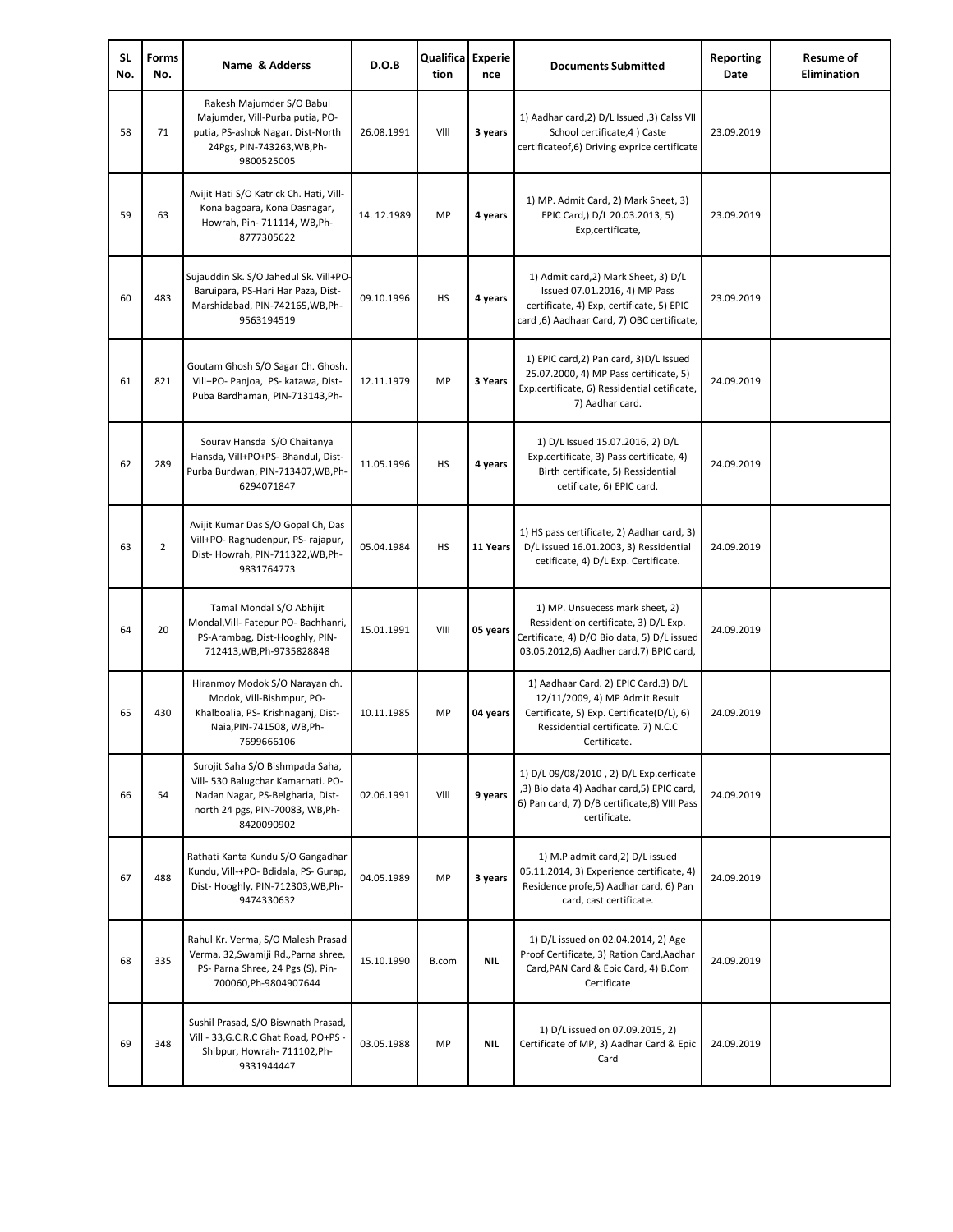| <b>SL</b><br>No. | Forms<br>No. | Name & Adderss                                                                                                                                                | D.O.B      | Qualifica Experie<br>tion | nce      | <b>Documents Submitted</b>                                                                                                                                                     | <b>Reporting</b><br>Date | <b>Resume of</b><br><b>Elimination</b> |
|------------------|--------------|---------------------------------------------------------------------------------------------------------------------------------------------------------------|------------|---------------------------|----------|--------------------------------------------------------------------------------------------------------------------------------------------------------------------------------|--------------------------|----------------------------------------|
| 70               | 429          | Srimonta Garai, S/O Sanat Kr. Garai,<br>Vill - Shila, PO- Palsena, PS- Katwa,<br>Purba Burdwan, Pin - 713143, Ph-<br>8116636681                               | 15.05.1983 | MP                        | 9 years  | 1) D/L issued on 08.12.2005, 2) Cast<br>Certificate, 3) Experience Certificate, 4)<br>Admit Card, Certificate & Result of MP                                                   | 24.09.2019               |                                        |
| 71               | 99           | Dipon Dolui, S/O Dilip Dolui,<br>56/2/5/1 Rammohan Mukherjee<br>Lane, PO+PS - Shibpur, Howrah-<br>711102, Ph-6290460400                                       | 20.03.1994 | IX                        | 6 Years  | 1) D/L issued on 07.12.2012, 2) Birth<br>Certificate, 3) IX Pass Certificate, 4) Cast<br>Certificate, 5) Experience Certificate                                                | 24.09.2019               |                                        |
| 72               | 310          | Subhas Ghoshal, S/O Gora Chand<br>Ghoshal, Vill+PO+PS -Jagatballavpur,<br>Howrah - 711408, Ph-9733591446                                                      | 15.08.1982 | VIII                      | 4 Years  | 1) D/L issued on 16.03.2009, 2)<br>Experience Certificate, 3) PAN<br>Card, Aadhar Card & Ration Card, 4) VIII<br>Pass Certificate                                              | 24.09.2019               |                                        |
| 73               | 189          | Subhendu Pal, S/O Nikhil Pal, Vill -<br>Amta Banda Pirtala, PO+PS-Amta,<br>Dist-Howrah, Pin-711401, Ph-<br>9733515611                                         | 01.01.1985 | XII                       | 10 years | 1) Experience Certificate, 2) D/L issued<br>on 28.11.2014, 3) School Certificate, 4)<br>Aadhar Card & Epic Card                                                                | 24.09.2019               |                                        |
| 74               | 498          | Nitai Mondal, S/O Promotha Ranjan<br>Mondal, Vill-Sahebdanga, PO-<br>Daranda, Ilambazar, Dist-Birbhum,<br>Pin-731236, Ph-8798184807                           | 15.08.1988 | HS                        | 4 Years  | 1) Admit card & Certificate of MP, 2)<br>Certificate of HS, 3) Cast Certificate, 4)<br>Aadhar card & Epic Card, 5) D/L issued on<br>21.10.2014, 6) Experience Certificate      | 24.09.2019               |                                        |
| 75               | 171          | Chandan sarkar, S/O-Siddheshbar<br>Sarkar, Vill-Almitra<br>lane, Takepara, PO+PS+Dist-<br>burdwan,pin-713101,Ph-<br>8154975722                                | 14.08.1981 | VIII                      | 14 Years | 1) Aadhar card, 2) Epic card, 3) DOB<br>certificate, 4) VIII pass certificate, 5) D/L<br>Issued on -12.12.2002,6)Experience<br>certificate                                     | 24.09.2019               |                                        |
| 76               | 79           | Santosh Rajak, S/O-Lt-Bisweswar<br>Rajak, 5/2 Hazarhat kalitala lane, PO-<br>Santragachi, Ps-Chatterjeehat, Dist-<br>Howrah,-711104,Ph-8017958064             | 06-06-1988 | MP                        | 10 Years | 1) Aadhar card, 2) Mark sheet & Admit<br>Card of MP, 3) Cast Certificate, 4) D/L<br>issued on 17.06.2009, 5) Experience<br>Certificate                                         | 24.09.2019               |                                        |
| 77               | 383          | Jagannath Mondal, S/O Ujjal<br>Mondal, Vill+PO - Karanda, PS-<br>Monteswar, Dist - Purba Burdwan,<br>Pin- 713422, Ph-8927018218                               | 04.01.1991 | MP                        | 8 years  | 1) Epic Card & Aadhar Card, 2) Admit<br>Card of MP, 3) D/L issued on 27.08.2009<br>4) Experience Certificate                                                                   | 24.09.2019               |                                        |
| 78               | 516          | Sk. Masud Mistri, S/O Sk. Afraj<br>Mistri, Vill- Ramchandra Pur Biswas<br>Para, PO- Pujali, PS-Budge Budge,<br>Dist-24 Pgs (S), Pin-700138, Ph-<br>6289979922 | 27.12.1993 | VIII                      | 3 Years  | 1) D/L issued on 22.11.2013, 2) Epic<br>Card & Aadhar card, 3) VIII pass<br>Certificate, 4) Experience Certificate                                                             | 24.09.2019               |                                        |
| 79               | 460          | Shyamal Bagdi, S/O Bamapada<br>Bagdi, Vill+PO - Ekghoria, PS-<br>Burwan, Dist- Murshidabad, Pin -<br>742132, Ph-8967488520                                    | 25.02.1984 | HS                        | 4 years  | 1) D/L 21.05.2013, 2) Experience<br>Certificate, 3) Aadhar Card & Epic card,<br>4) Admit Card & Certificate of MP, 5)<br>Admit Card & Certificate of HS                        | 24.09.2019               |                                        |
| 80               | 32           | Tarakeshwar Sharma, S/O Sudama<br>Sharma, 43B G.T.Road Shibpur,<br>PO+PS - Shibpur, Dist - Howrah, Pin -<br>711102, Ph-8697359393                             | 04.05.1997 | MP                        | 3 Years  | 1) D/L issued on 28.07.2015, 2)<br>Experience Certificate, 3) Admit<br>Card, Mark sheet & Certificate of MP, 4)<br>Sur name Change Affidavit, 5) Aadhar<br>Card & Epic Card    | 24.09.2019               |                                        |
| 81               | 331          | Sk. Rahim, S/O Sk. Suko, Vill-<br>Barogobindapur, PO-Rajkhamar, PS-<br>Indas, Dist - Bankura, Pin -<br>722205, Ph-8116249400                                  | 08.06.1989 | <b>HS</b>                 | 4 years  | 1) Residential Certificate, 2) D/L issued<br>on 14.08.2010, 3) Experience Certificate,<br>4) Cast Certificate, 5) Epic Card & Aadhar<br>card, 6) Admit Card & Mark Sheet of HS | 24.09.2019               |                                        |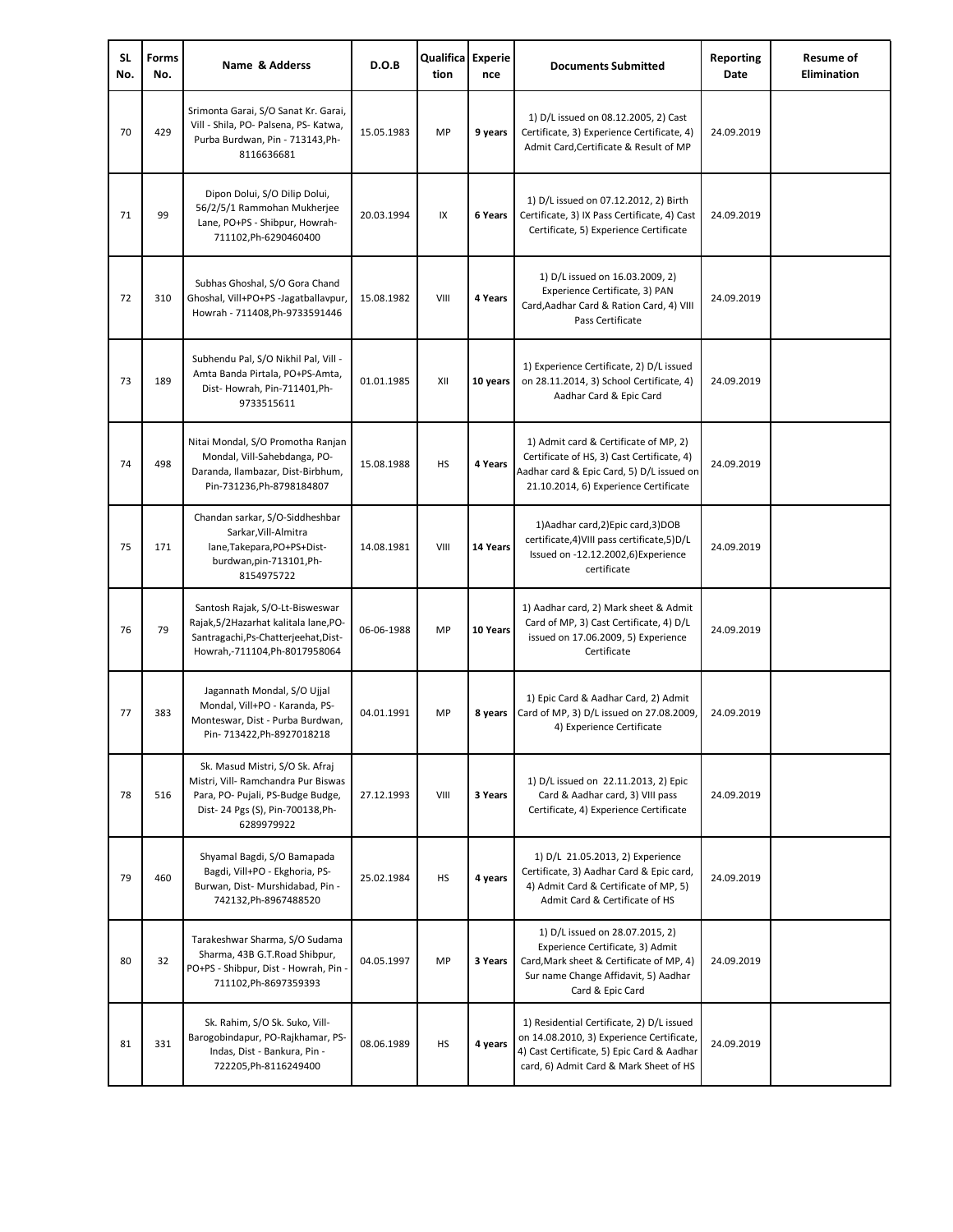| <b>SL</b><br>No. | Forms<br>No. | Name & Adderss                                                                                                                                                     | D.O.B      | Qualifica Experie<br>tion | nce        | <b>Documents Submitted</b>                                                                                                                                                                 | <b>Reporting</b><br>Date | <b>Resume of</b><br><b>Elimination</b> |
|------------------|--------------|--------------------------------------------------------------------------------------------------------------------------------------------------------------------|------------|---------------------------|------------|--------------------------------------------------------------------------------------------------------------------------------------------------------------------------------------------|--------------------------|----------------------------------------|
| 82               | 129          | Pijush Bagisg, S/O Sakhi Gopal<br>Bagish, Vill - Garia, PO-Purarndarpur,<br>PS - Bankura, Dist - Bankura, Pin-<br>722178, WB, Ph-6296123778                        | 26.07.1984 | VIII                      | 4 years    | 1) Aadhar card, 2) D/L issued on<br>24.04.2012, 3) School Cretificate, 4)<br><b>Experience Certificate</b>                                                                                 | 24.09.2019               |                                        |
| 83               | 440          | Ranajit Mandal, S/o basudeb<br>Monadl, Vill+PO- Kalitala, PS-<br>Beldanga, Dist-Murshidabad, Pin -<br>742133, WB, Ph-6295795378                                    | 25.04.1996 | MP                        | 4 Years    | 1) Aadhar card, Epic card, 2) D/l issued on<br>11.02.2015, 3) Certificate of MP, 4) Mark<br>sheet & Admit Card of HS, 5) Residential<br>Certificate, 6) Experience Certificate             | 24.09.2019               |                                        |
| 84               | 261          | Parbati nath Ghosh, S/O Paritosh<br>Ghosh, Vill+PO- Panjoa, PS- Katwa,<br>dist- Purba burdwan, Pin-<br>713143, WB, Ph-6290133150                                   | 04.09.1995 | VIII                      | 3 Years    | 1) Aadhar card, 2) D/L issued on<br>06.02.2017, 3) School Certificate, 4)<br>Experience Certificate, 5) PAN Card &<br>Epic Card                                                            | 24.09.2019               |                                        |
| 85               | 41           | Sk Muksud Hossain, S/O-Mukter<br>Hossain, 26no Dakshin Buxara lane, Ps-<br>Danesh sk lane, PS-AJC Bose B<br>Garden, Dist-Howrah, Pin-<br>711109, Wb, Ph-9836967619 | 20-05-1986 | VIII                      | 5 Years    | 1) Experience Certificate, 2) School<br>Certificate,3)DOB Certificate,4)Epic<br>Card,5)Aadhar & PAN Card,6)Affidavid<br>Certificate of name                                                | 24.09.2019               |                                        |
| 86               | 315          | Tanmoy Banerjee, S/O-Shibsankar<br>Banerjee, Vill-Sahapara, PO+PS-<br>sankrail, Dist-Howrah-Pin -<br>711313, WB, Ph-9038182960                                     | 11-02-1993 | HS                        | 3 Years    | 1) D/L Issued on-<br>19/01/2018,2)Experience<br>Certificate,3)Admit Card of<br>MP.4) Marksheet of HS, J5) Aadhar & Epic<br>card.                                                           | 24.09.2019               |                                        |
| 87               | 388          | Pradip Chandra Roy, S/O-Harish<br>Chandra Roy, Vill-South ananda<br>nagar, Po-Bhattanagar, Ps-liluah, Dist-<br>Howrah, Pin-711203, WB, Ph-<br>9903865901           | 04-02-1983 | Viii                      | 4 Years    | 1)D/L Issued on-25/08/2008,2)Experence<br>Certificate, 3) Aadhar, PAN & Epic<br>cards,4)School Certificate,5)Ration card                                                                   | 24.09.2019               |                                        |
| 88               | 232          | Md Sariful Haque, S/O-Md Nurful<br>Haque, Vill-Mahabbatpur, Po-<br>chakrapur, Ps-Samserganj, Dist-<br>murshidabad, Pin-742202, Ph-<br>8436172029                   | 28-09-1992 | <b>HS</b>                 | 6 Years    | 1) Experience Certificate, 2) Aadhar<br>Card, 3) D/L Issued on-26/06/2007, 4)<br>Certificate, Marksheet & Admit, 5) HS.<br>Mark Sheet, HS admit card.                                      | 24.09.2019               |                                        |
| 89               | 104          | Somnath Chakarborty, S/O Asim<br>Chakarborty, 1068 Arabindapolly, PO<br>Konnagar, PS- Uttarpara, Dsit-<br>Hooghly,PIN-712235,Ph-7003108057                         | 05.03.1990 | MP                        | 5 Years    | 1) Residential Certificate, 2) Aadhar card,<br>3) Birth Certificate, 4) D/L issued on<br>29.02.2012, 5) MP Residential Certificate<br>and Admit Card & Mark Sheet, 6) Exp.<br>Certificate. | 24.09.2019               |                                        |
| 90               | 398          | Umesh Ghosh, S/O Billa mongal<br>Ghosh, Vill-Hossainpur, PO-<br>Dakshindihi, PS- jangipara, Dist-<br>Hooghly, PIN-712706, WB, Ph-<br>9800340887                    | 23.03.1982 | HS                        | 5 Years    | 1) EPIC card, 2) Aadhaar card, 3) MP<br>Admit card, 4) D/L Issued on-<br>12/02/2010,5)Marksheet & Certificate of<br>HS                                                                     | 24.09.2019               |                                        |
| 91               | 228          | Sovon Giri Goswami, S/O-Nalini<br>ranjan Goswami, Vill-Gopalpur, PO-<br>Reapara, Ps-Nandagram, Dist-Purba<br>Midinipur, Pin-721650, WB, ph<br>9734275452           | 23-10-1981 | MP                        | 10 Years   | 1) MP Admit & Mark sheet and<br>Registration certificate, 2) D/L Issued on<br>29/11/2009, 3) Exp. Certificate, 4)<br>Residentioal and character certificate.                               | 24.09.2019               |                                        |
| 92               | 133          | Biswajit Koley, S/O Haradhan Koley,<br>75/10 Dakshim Buxarah Road, PO-<br>Buxarah, PS-AJC Bose B. Graden, Dist-<br>Howrah, PIN-<br>711110, WB.Ph.9836614909        | 20.15.1992 | VIII                      | <b>NIL</b> | 1) Registration certificate of calss--ix, 2)<br>Aadhar card, 3) D/L 18.02.2012.                                                                                                            | 24.09.2019               |                                        |
| 93               | 135          | Dhaula Grigori Ekka, S/O Charova<br>Ekka, Vill- South Duillya, PS- Sankrail,<br>Howrah -711302, WB,<br>Ph.7980023263                                               | 17-07-1984 | MP                        | 3 years    | 1) D/L Issued on 01/02/2008.2) Rsidental<br>Certificate, 3) PM Registration &<br>Certificate.4) Experience Certificate.                                                                    | 24.09.2019               |                                        |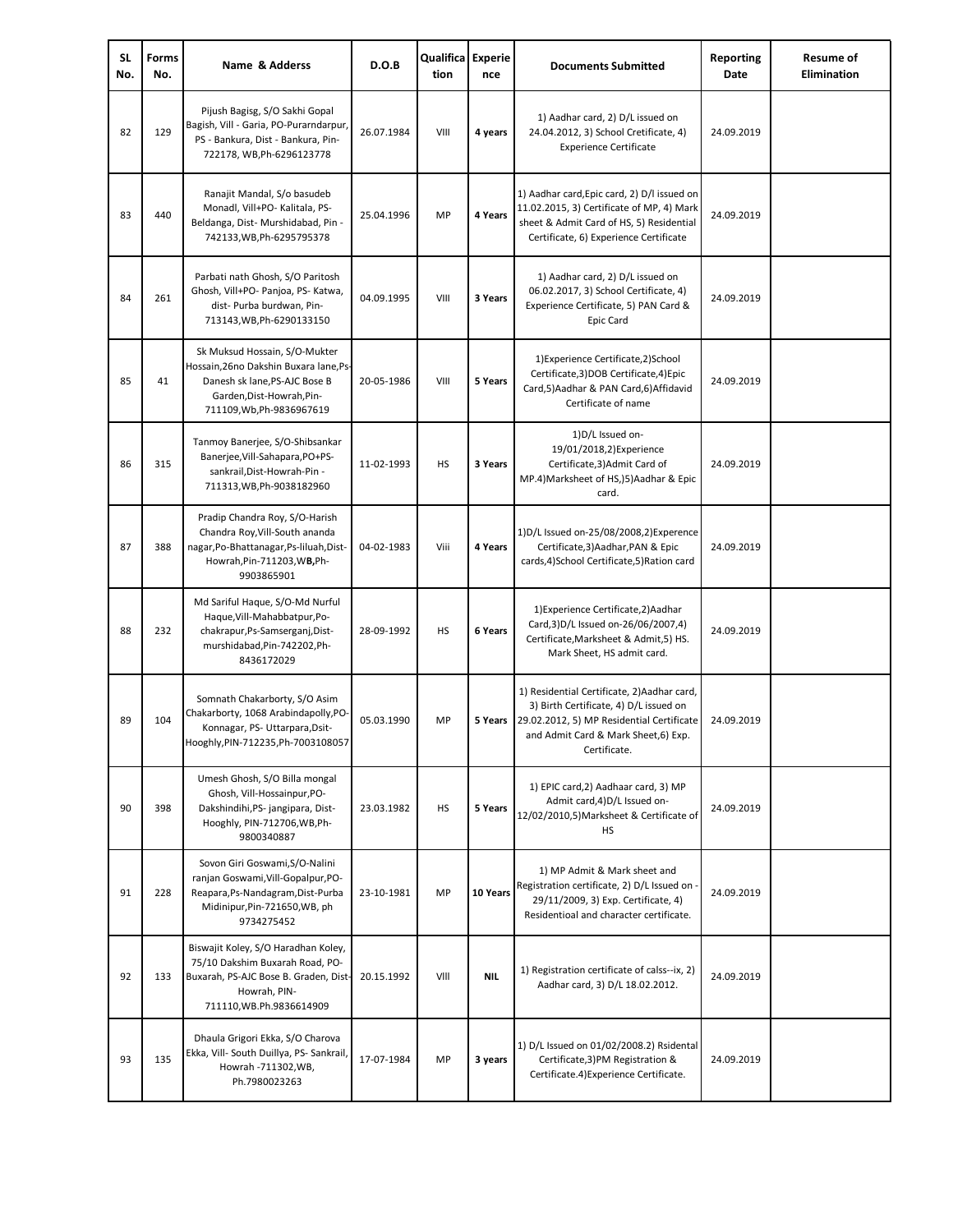| <b>SL</b><br>No. | Forms<br>No. | Name & Adderss                                                                                                                                                  | D.O.B      | Qualifica Experie<br>tion | nce      | <b>Documents Submitted</b>                                                                                                                                                                                                                                                                | Reporting<br>Date | <b>Resume of</b><br><b>Elimination</b> |
|------------------|--------------|-----------------------------------------------------------------------------------------------------------------------------------------------------------------|------------|---------------------------|----------|-------------------------------------------------------------------------------------------------------------------------------------------------------------------------------------------------------------------------------------------------------------------------------------------|-------------------|----------------------------------------|
| 94               | 434          | kamal Prasad Yadavav, S/O Laxman<br>Parasad yadav.48/3 Buxarah 1st by<br>lane, PO-Daneh sk lane, Ps-AJC Bose<br>.B garden, Howrah -711104, WB,<br>Ph.8777014138 | 08-04-1991 | HS                        | 4 years  | 1) Epic card.2) Birth Certificate.3)HS<br>Marsheet & Certificate, 4) D/L Issued on<br>03/05/2016. 5) Experience Certificate.                                                                                                                                                              | 24.09.2019        |                                        |
| 95               | 332          | Md. Salman Khan, S/O Abdus Salek '<br>Vill- Chur Sahar, PO-Ujunia ,PS-<br>Salar, MSD- 742401, WB,<br>Ph.74047424826                                             | 17-05-1995 | HS                        | 5 years  | 1) MP Mark sheet, 2) HS Certificate,<br>Admit, Mark sheet.3)D/L issued on<br>17/06/2012.4) Experience Certificte.5)<br>Aadhar Card.6) Residentail Certificate.                                                                                                                            | 24.09.2019        |                                        |
| 96               | 207          | Raj Aich Roy, S/O Ratan Aich Roy, 3<br>No, kalanipara satashi, PO- GIP<br>Coloni, PS- jagacha, Howrah-711112,<br>WB,ph. 9836723839                              | 03-03-1995 | VIII                      | 4 years  | 1) Epic Card.2) Aadhar Card.3) D/L Issud<br>on  4) School certificate. 5) Experience<br>certificate.                                                                                                                                                                                      | 24.09.2019        |                                        |
| 97               | 337          | Dipankar Das, S/Odasrath Das,<br>Vill+Po- Debogram,PS-Gangapur,<br>Nadia-741238, WB, ph.9378151689                                                              | 18-08-1990 | MP                        | 6 years  | 1) Residental Certificate, 2) D/L Issued on<br>21/09/2011.3) Motor Mechanic<br>Certificate & Experience Certificate.4)MP<br>Mark Sheet & certificate.                                                                                                                                     | 24.09.2019        |                                        |
| 98               | 277          | Raju Mondal , S/O Jagadish Mondal,<br>Vill-Dhawanitala .PO-<br>Dakashinjagatddal, PS-Sonarpore, 24<br>Pgs(s)-750151, WB, ph. 9903810557                         | 01-01-1982 | VIII                      | 10 years | 1) Experience Cetificate 2) D/L issued on<br>29/10/2002, 3) Moto Mechanical traning<br>certificate.4) Residential<br>certificate.5)School certificate.6) Cast<br>certificate.                                                                                                             | 24.09.2019        |                                        |
| 99               | 435          | Atul Rawat, S/O Arvin rawat, 193,<br>anduk Road Govt. Quarter. Daneshek<br>Lane, AjC Bose B, garden, howrah-<br>711109, Wb, Ph. 7278574514                      | 26-08-1992 | HS                        | 3 years  | 1)HS Maksheet & Certificate, 2) Epic<br>Card.3) Birth Certicate.3) D/L Issued on<br>13/01/2012.4) Exrience certifcate.                                                                                                                                                                    | 24.09.2019        |                                        |
| 100              | 260          | Khandekar Azhasul Islam, S/O<br>Khandekar Moksudar Rahaman , Vill-<br>bijoy Bati, Po-Mahachanda, Ps-<br>Dewandighi, Purba Bardwan-<br>713102, WB, Ph.7076535807 | 30-01-1996 | VIII                      | 4 years  | 1) school certificate.2)D/kIssued on<br>17/12/215.3) experience<br>Certificate, 4) Residental certificate.                                                                                                                                                                                | 24.09.2019        |                                        |
| 101              | $\mathbf{1}$ | Nemai Das, S/O Mahadeb Das, Vill-<br>85/3 Kumirjola Road, PO-<br>Mallickpara, PS- Serampore, Dist-<br>Hooghly, Pin- 712203, WB, Ph.<br>7890324410               | 11.06.1989 | VIII                      | 3 Years  | 1) D/L issued on 24.08.2016, 2) Aadhar<br>Card & Epic Card, 3) School Certificate, 4)<br>Birth certificate, 5) Experience Certificate                                                                                                                                                     | 24.09.2019        |                                        |
| 102              | 69           | Sanjib Bhandari, S/O Lt. Gobinda<br>Bhandari, Vill+PO - Salap, PS-Domjur,<br>Dist - Howrah, Pin-711409, WB, Ph.<br>7003022107                                   | 23.01.1985 | VIII                      | 3 Years  | 1) D/L issued on 07.04.2005, 2)<br>Residential Certificate, 3) Experience<br>Certificate, 4) School Certificate, 5) Epic<br>Card & Aadhar Card, 6) Birth Certificate                                                                                                                      | 24.09.2019        |                                        |
| 103              | 8            | Rahul Roy, S/O Asit Roy, 90 Kshetra<br>Banerjee Lane, PO+PS - Shibpur, Dist<br>Howrah, Pin-<br>711102, WB, Ph.9875494712                                        | 25.10.1995 | HS                        | 3 Years  | 1) D/L issued on 20.07.2016, 2) Epic Card<br>& Aadhar Card, 3) Mark Sheet &<br>Certificate of MP, 4) Mark Sheet &<br>Certificate of HS, 5) Experience<br>Certificate, 6) Birth Certificate                                                                                                | 24.09.2019        |                                        |
| 104              | 68           | Bappa Das, S/O Raju Das, Vill+PO -<br>Penro, PS- Udaynarayanpur, Dist -<br>Howrah, Pin-711410, Wb, Ph no-<br>7602450734                                         | 16.01.1997 | HS                        | 4 years  | 1) D/L issued on 20.04.2018, 2)<br>Admit, Mark Sheet & Certificate of MP, 3)<br>Admit, Mark Sheet & Certificate of HS, 4)<br>Birth Certificate, 5) Epic Card, 6)<br>Residential Certificate, 7) Experience<br>Certificate, 8) Basic Computer Certificate,<br>9) Civil Defence Certificate | 24.09.2019        |                                        |
| 105              | 63           | Biswajit Hati, S/O Kartick Ch. Hati,<br>Vill - Kona Bag para, PO- Kona, PS-<br>Dasnagar, Dist-Howrah, Pin -<br>711114, WB, Ph no-6290107217                     | 25.04.1986 | MP                        | 4 years  | 1) D/L issued on 28.01.2008, 2) Admit<br>Card & Mark Sheet of MP, 3) Epic Card,<br>4) Cast Certificate, 5) Experience<br>Certificate                                                                                                                                                      | 24.09.2019        |                                        |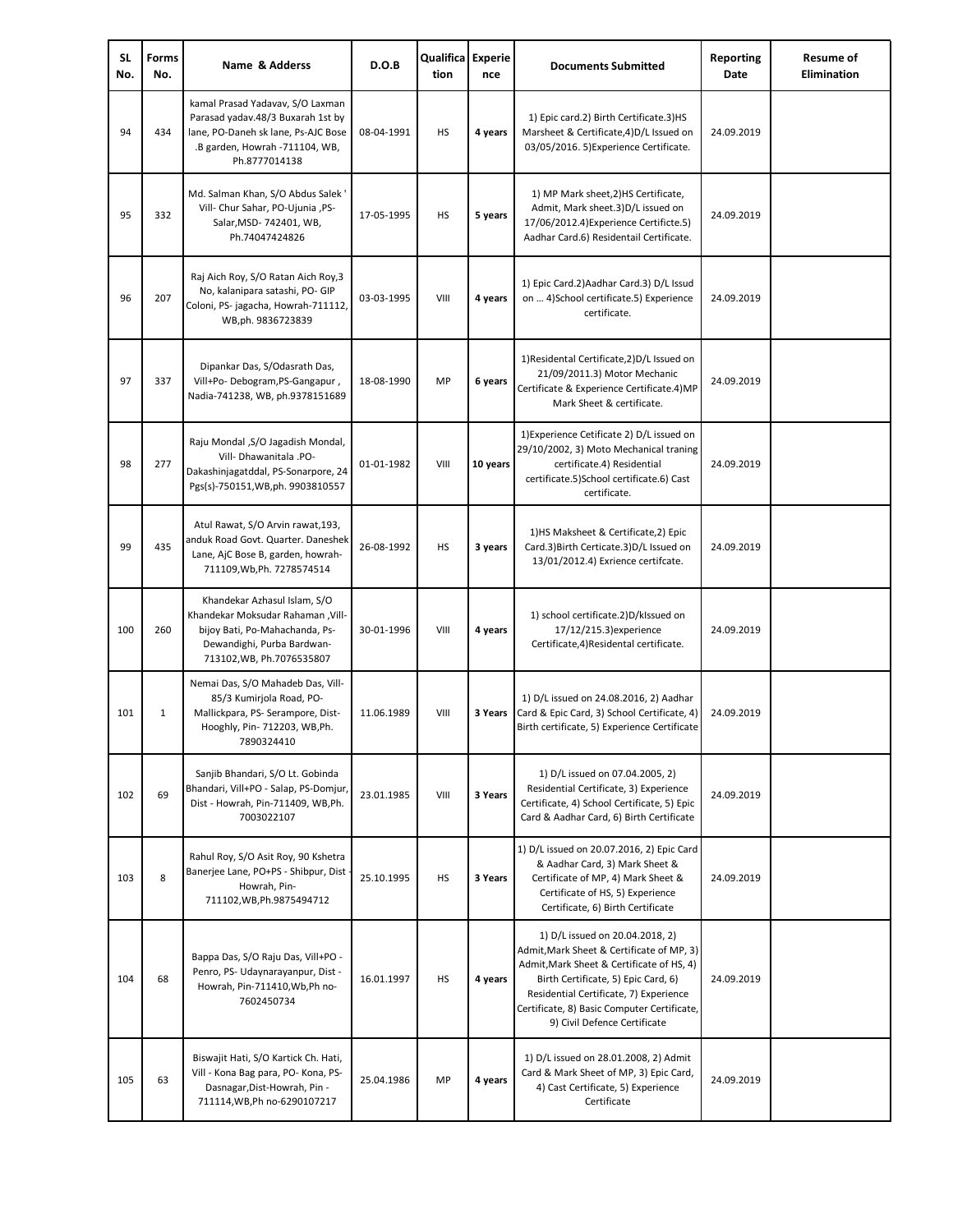| <b>SL</b><br>No. | <b>Forms</b><br>No. | Name & Adderss                                                                                                                                                         | D.O.B      | Qualifica Experie<br>tion | nce      | <b>Documents Submitted</b>                                                                                                                                                                              | <b>Reporting</b><br>Date | <b>Resume of</b><br><b>Elimination</b> |
|------------------|---------------------|------------------------------------------------------------------------------------------------------------------------------------------------------------------------|------------|---------------------------|----------|---------------------------------------------------------------------------------------------------------------------------------------------------------------------------------------------------------|--------------------------|----------------------------------------|
| 106              | 48                  | Tamal Samanta, S/O Prasanta<br>Samanta, Vill+PO - Betai, PS- Amta,<br>Dist - Howrah, Pin - 711401, WB Ph<br>no-8515039892                                              | 05.04.1989 | VIII                      | 3 Years  | 1) D/L issued on 11.03.2014, 2)<br>Experience Certificate, 3) Aadhar Card &<br>Epic Card, 4) IX Registration & VIII School<br>Certificate                                                               | 24.09.2019               |                                        |
| 107              | 220                 | Asish sil, S/O Lt. Narayan Sil, Vill- 7/J<br>Bamacharan Mitra lane, PO-<br>konnagar, PS- uttarpara, dist -<br>Hooghly, Pin- 712235, WB-<br>9875591451                  | 12.01.1990 | VIII                      | 4 years  | 1) Aadhar card, 2) Residential Certificate,<br>3) Epic card, 4) D/L issued on 07.07.2017<br>5) SchoolCertiicate, 6) Experience<br>Certificate, 7) Affidavit of Old D/L that<br>lost, 8) PAN Card        | 24.09.2019               |                                        |
| 108              | 149                 | Abhijit Sinha, S/O Dilip Kr. Sinha, N.L<br>Basu Rd. Chanpa Pukur Paschim<br>Para, PO+PS - Katwa, Dist - Purba<br>Burdwan, Pin - 713130, WB, Ph no-<br>9093727577       | 07.01.1981 | <b>HS</b>                 | 3 Years  | 1) D/L issued on 25.03.2003, 2) Epic<br>Card, 3) Admit Card of MP, 4) Mark<br>Sheet & Certificate of HS, 5) Experience<br>Certificate                                                                   | 24.09.2019               |                                        |
| 109              | 482                 | Apurba Singha, VILL+PO-Baharan, Ps-<br>ketugram, dist-purba Buardwan, Ph<br>no-9609625635                                                                              | 31.05.1990 | HS                        | 3 Years  | 1) D/L issued on 14.02.2013, 2) PAN<br>Card, 3) Mark Sheet & Certificate of MP,<br>4) Admit, Mark Sheet & Certificate of HS,<br>5) Experience Certificate                                               | 24.09.2019               |                                        |
| 110              | 451                 | Pijush Bose, S/O Sekhar Bose, 47-<br>Dakshin Buxarah 1st Bye Lane, PO-<br>D.S.K.Lane, PS - AJC Bose B. Garden,<br>Dist - Howrah, Pin - 711109, WB, Ph<br>no-8013540916 | 28.02.1990 | VIII                      | 3 years  | 1) Birth certificate.2) School<br>certificate.3) Epic card.3) D/L issued on<br>01/04/2015. Experience certifcate.                                                                                       | 24.09.2019               |                                        |
| 111              | 199                 | Sudipta Halder, S/O Lt. Ashoke<br>Kumar Halder, Vill+Po-Pairachali, PS-<br>Falta, 24Pgs (S) - 743503, WB, Ph no-<br>9836308440                                         | 05-06-1988 | MP                        | 3 years  | 1) D/L issued on 23.11.2012, 2) Admit<br>Card & Mark Sheet of MP, 3) Aadhar<br>Card & Epic Card, 4) Experience<br>Certificate                                                                           | 24.09.2019               |                                        |
| 112              | 236                 | Sabirul islam Molla, S/O Nojrul Islam<br>Molla, Vill+PO- Bar- Gorchumukh, PS<br>Shyampur, Howrah-711312, WB,Ph<br>no-8515894985                                        | 27-01-1995 | <b>HS</b>                 | 4 years  | 1) Experience certificate.2) D/Lissued on<br>13/03/2014.3) Residential Certificate.4)<br>Admit card & Registration of HS.5)<br>Aadhar card.6) Pass port.                                                | 24.09.2019               |                                        |
| 113              | 116                 | Alauddin Khalasi, S/O Lt. Surat<br>Khalasi , Vill-Uttar Boudha Khali . PO-<br>-34PGS(S). Golabari .PS-Canning<br>743329, WB, Ph no-9051293622                          | 19-10-1988 | VIII                      | 3 Yrears | 1) School Certificate.2 ) D/L issued on<br>30/11/20003) Epic card, PAN Card,<br>Aadhar dard.4) experience certificate                                                                                   | 24.09.2019               |                                        |
| 114              | 441                 | Amir Baidhya , S/O Abdul Khalek<br>Baidya, Vill- Raghukati, PO-Sahapur.<br>PS - Swarup Nagar , 24 Pgs(n)-<br>743286, WB, ph no-9382020313                              | 20-07-1996 | BA                        | 4 years  | 1) Admit, Mark sheet & Certificate of<br>MP.2) Mark Sheet of HS.3) BA Pat III<br>Mark Sheet, 4) D/L Issued on<br>08/08/2014.5) Experience Certificate.6)<br>Residential Certificate. 7) DOB Certificate | 24.09.2019               |                                        |
| 115              | 308                 | Dipankar Mondal, S/O Mohon<br>Mondal, Vill- Shyam Das pur , PO-<br>Balut.PS- Partasayer, Bankura-<br>722206, WB, Ph no-9007214366                                      | 04-02-1991 | IX                        | 3 years  | 1) D/L Issued 24/08/2009.2) school<br>Certificate.3) Experience Certificate.4)<br>Epiccard, Aadhar card& Cast certificate,                                                                              | 24.09.2019               |                                        |
| 116              | 326                 | Prosenjit Chanda, S/O Khitish<br>Chanda, Biradingi Pashchim Para , PO<br>Netaji garh, PS- Liluha, Howrah-<br>711108, WB, Ph no-7980515845                              | 03-01-1996 | <b>HS</b>                 | 3 years  | 1) Epic card.2) DOB Certificate.3) D/L<br>Issued on 24/06/2014.4) HS<br>Cerificatge.5) Experience certificate.                                                                                          | 24.09.2019               |                                        |
| 117              | 43                  | Raju Roy, S/O Uttam Roy, 7/3, duffer<br>Street. Po Liluha , PS belur, Ph no-<br>9831389598                                                                             | 07-05-1985 | VIII                      | 7 years  | 1) Birth certificate.2) Aadhar card.3) PAN<br>card.4)D/L Issued on 15/10/2024.5)Mark<br>Sheet.                                                                                                          | 24.09.2019               |                                        |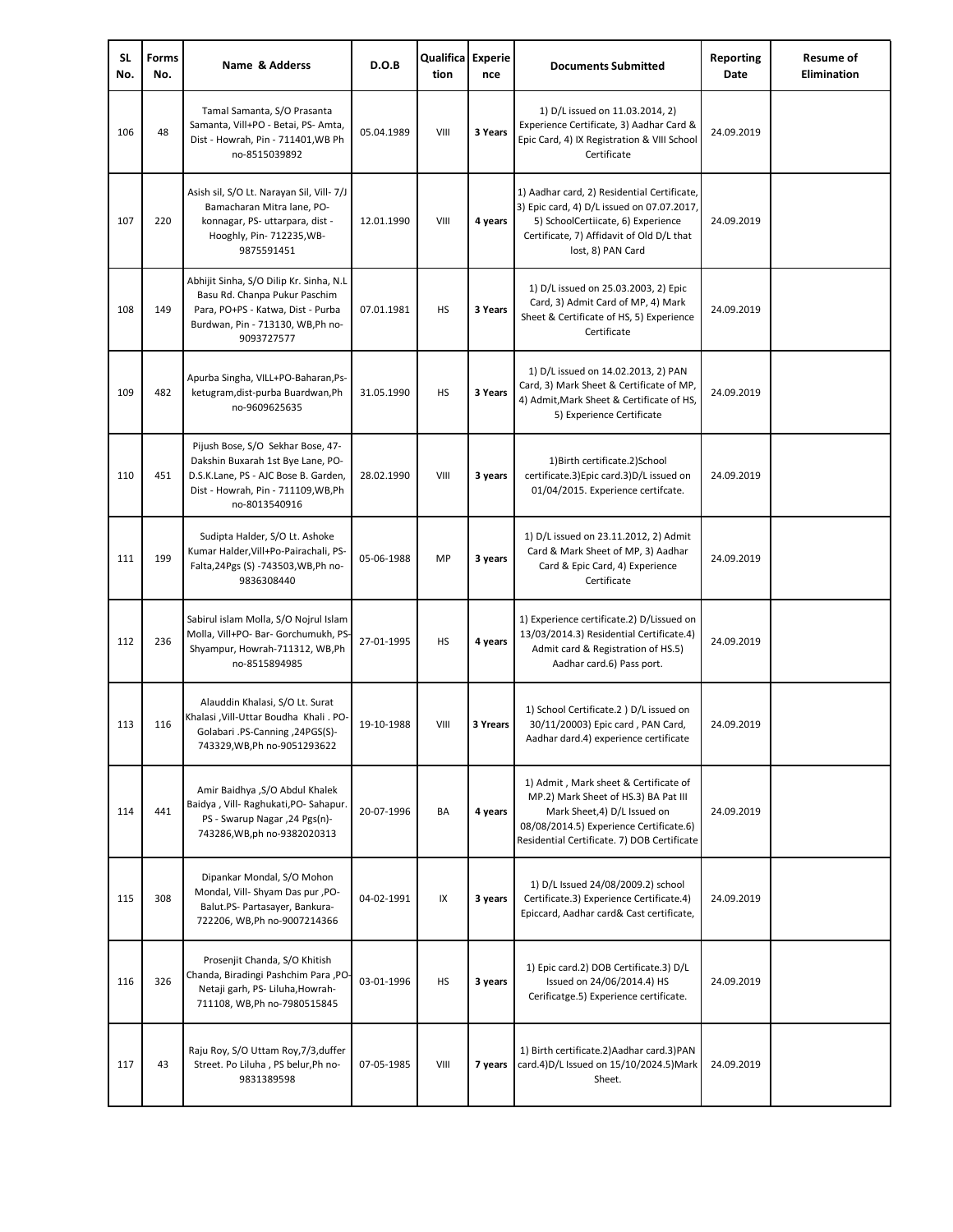| <b>SL</b><br>No. | <b>Forms</b><br>No. | Name & Adderss                                                                                                                                            | D.O.B      | <b>Qualifica</b> Experie<br>tion | nce     | <b>Documents Submitted</b>                                                                                                                                                                                                                                         | <b>Reporting</b><br>Date | <b>Resume of</b><br><b>Elimination</b> |
|------------------|---------------------|-----------------------------------------------------------------------------------------------------------------------------------------------------------|------------|----------------------------------|---------|--------------------------------------------------------------------------------------------------------------------------------------------------------------------------------------------------------------------------------------------------------------------|--------------------------|----------------------------------------|
| 118              | 394                 | Amit Bhowmick, S/O Arun<br>Bhowmick, Vill-KaliaGhar, PO+PS<br>Balaghar, Dist-Hooghly, Pin 712501<br>WB,ph no-6294396856                                   | 09-06-1980 | MP                               | 3 Years | 1) D/L Issued on 03/12/2012, 2) Aadhar<br>card, 3) Police Enrolment roll, 4) certificate<br>of MP,5) Experience Certificate.                                                                                                                                       | 24.09.2019               |                                        |
| 119              | 599                 | Uday Chand Das, S/O Laxminarayan<br>Das, vill +PO- Ramnagar, Ps-mayuswar<br>Dist-Birbhum,Pin-731234,WB,ph no<br>9593952253                                | 01-01-1985 | VIII                             | 5Years  | 1)D/L Issued on -22/06/2006,2)D/L<br>certificate,3)Epic card,4)School<br>certificate,5) Aadhar card 6) Experience<br>certificate                                                                                                                                   | 24.09.2019               |                                        |
| 120              | 468                 | Surajit Kal, S/O Ranjit Kr. Kal, Vill-3/1<br>Nanda Ram Sen by 1st Lane, PO-<br>Hatkhola, PS-Shyampukur, Kol-<br>700005, WB , Ph-9890257050                | 27-02-1986 | HS                               | 5 years | 1) D/L issued on 07/07/2006, 2) Epic<br>Card & Aadhar Card, 3) Experience<br>Certificate, 4) Mark Sheet of MP & HS, 5)<br>Swimming Certificate, 6) Sport Certificate                                                                                               | 24.09.2019               |                                        |
| 121              | 134                 | Hasan Rasid, S/O Sanyar Sk,<br>S.N.Ghosh Rd., Uttar Bakshara, PO-<br>Bakshara, PS- Santragachi, Dist-<br>Howrah, Pin - 711110, Ph-<br>9903703828          | 07-05-1984 | VIII                             | 4 years | 1) D/L issued on 30.08.2005, 2) VIII pass<br>certificate, 3) Aadhar Card, 4) Experience<br>Certificate                                                                                                                                                             | 25.09.2019               |                                        |
| 122              | 105                 | Ajay Biswas, S/O Chitta Ranjan<br>Biswas, Vill-Jorakuthi Arabinda<br>Sarani, PO-Krishnagar, PS-<br>Kotwali, Dist - Nadia, Pin - 741101, Ph-<br>6294994497 | 02-05-1994 | VIII                             | 5 years | 1) D/L issued on 27/02/2013, 2)<br>Experience Certificate, 3) Aadhar Card, 4<br>School Certificate & Result Sheet, 5)<br><b>Birth Certificate</b>                                                                                                                  | 25.09.2019               |                                        |
| 123              | 566                 | Santu Samanta, S/O Kartick<br>Samanta, Vill+PO-Anantapur, PS-<br>Shyampur, Dist-Howrah, Pin -<br>711301, Ph-9735710186                                    | 01-05-1993 | HS                               | 4 years | 1) D/L issued on 07/11/2014, 2) Epic<br>Card, 3) Experience Certificate, 4) Admit<br>Card of MP & Mark Sheet of HS, 5)<br>Cheracter Certificate of GP                                                                                                              | 25.09.2019               |                                        |
| 124              | 190                 | Rajiv Kr. Singh, S/O Raj Kr. Singh, Vill-<br>Mondal Par Rice Mill, PO-<br>Raghunathpur, PS-Utterpur, Dist-<br>Hooghly, Pin-712247, Ph-7003523065          | 07-01-1980 | School<br>final<br>Matric        | 4 years | 1) D/L issued on 11/04/2003,2)<br>Experience Certificate, 3) Aadhar Card &<br>PAN Card, 4) School Certificate(Bihar), 5)<br>Mark Sheet of Bihar School Exm.<br>Board, Patna                                                                                        | 25.09.2019               |                                        |
| 125              | 593                 | Sekh Mantu Sekh, S/O Sekh Abul<br>Sekh, Vill- Samali Molla Para, PO-<br>Nahazari, PS-Bishnupur, Dist-<br>24Pgs(S), Pin-700104, Ph-<br>9875604227          | 02-01-1990 | VIII                             | 3 years | 1) D/L issued on 29/06/10, 2) Birth<br>Certificate, 3) School Certificate, 4)<br>Charecter Certificate, 5) Aadhar Card, Epic<br>Card & PAN Card, 6) Yuvashree<br>Certificate                                                                                       | 25.09.2019               |                                        |
| 126              | 186                 | Rahim Khan, S/O Chandu Khan,<br>Vill+PO+PS-Katugram, Dist-Purba<br>Burdwan, Pin-713140, Ph-<br>9735316135                                                 | 13-09-1984 | VIII                             | 8 years | 1) D/L issued on 05/09/2005, 2) School<br>Certificate, 3) Aadhar Card                                                                                                                                                                                              | 25.09.2019               |                                        |
| 127              | 279                 | Ramen Mondal, S/O Lt. Brajeswar<br>Mondal, Vill-Purba Atpara, PO-<br>Lakshmipur, PS-Purbasthali, Dist-<br>Purba Burdhaman, Pin-713512, Ph-<br>8609557910  | 08-03-1991 | HS                               | 3 years | 1) D/L issued on 18/04/2013, 2) Admit<br>Card, Certificate, Mark Sheet of MP, 3)<br>Mark Sheet, Certificate of HS, 4) Cast<br>Certificate, 5) Experience Certificate, 6)<br>Domicile Certificate, 7) Epic Card &<br>Aadhar Card, 8) Cheracter Certificate of<br>GP | 25.09.2019               |                                        |
| 128              | 454                 | Sandip Mondal, S/O Lt. Debdas<br>Mondal, Vill- Raharahati, PO-<br>Kholapota, PS-Basirhat, Dist-24<br>Pgs(N), Pin-743428, Ph-9564053007                    | 01-05-1986 | MP                               | 9 years | 1) D/L issued on 03/06/2004, 2) Admit<br>Card & Certificate of MP, 3) Aadhar Card<br>4) Experience Certificate, 5) Temporary<br>ID Certificate, 6) Cast Certificate (OBC)                                                                                          | 25.09.2019               |                                        |
| 129              | 442                 | Bablu Das, S/O Lt. Gopal Das, Vill-<br>Chaluary, PO- Chaluary, PS-Falta, Dist-<br>24 Pgs(S), Pin-743513, Ph-<br>9674950224                                | 11-10-1984 | VIII                             | 4 years | 1) D/L issued on 19/02/2015, 2)<br>Experience Certificate, 3) Admit Card &<br>Mark Sheet of MP, 4) Cast<br>Certificate(OBC), 5) Aadhar Card, 6)<br>Cheracter Certificate of GP                                                                                     | 25.09.2019               |                                        |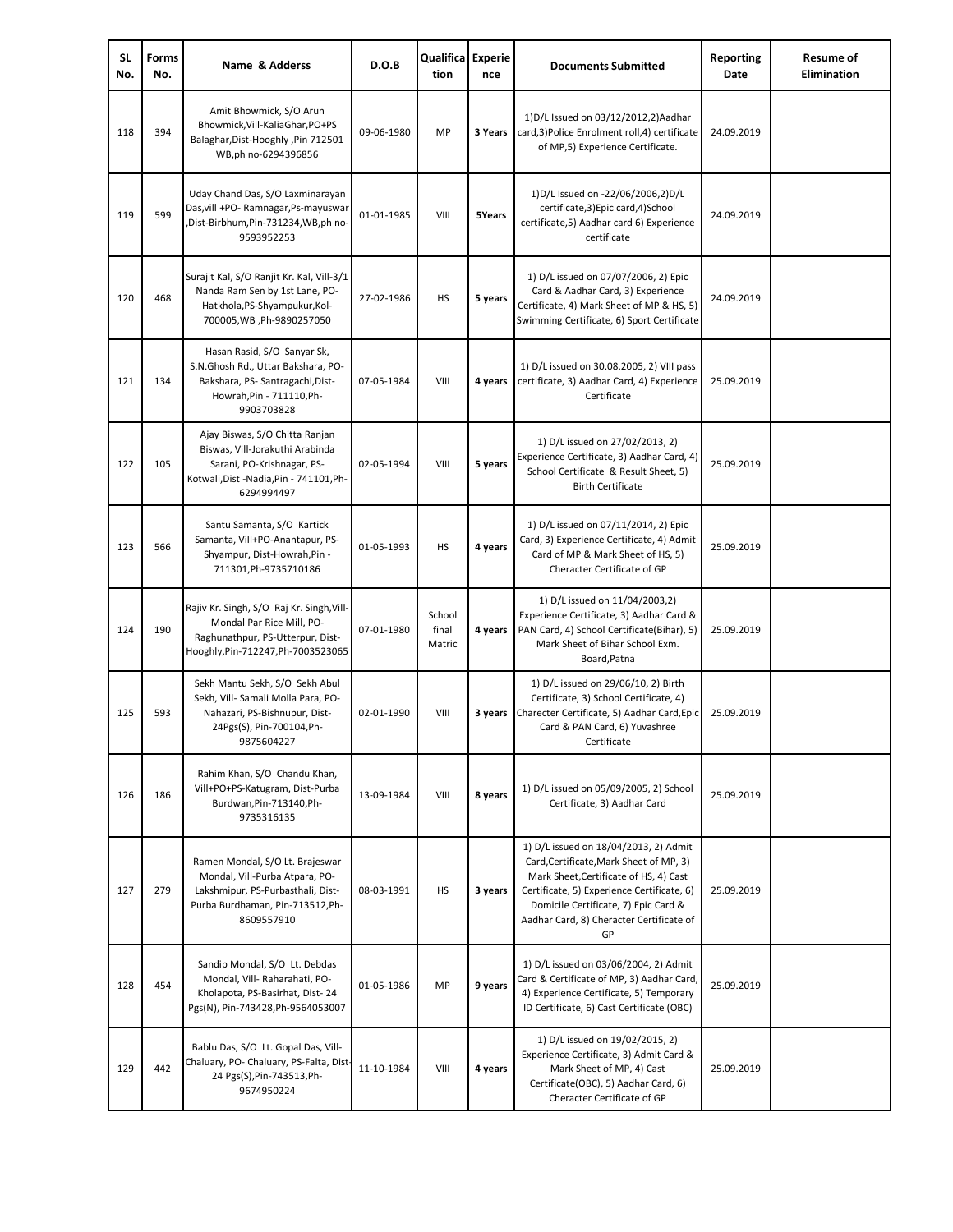| <b>SL</b><br>No. | Forms<br>No. | Name & Adderss                                                                                                                                           | D.O.B      | Qualifica Experie<br>tion | nce      | <b>Documents Submitted</b>                                                                                                                                                                                      | <b>Reporting</b><br>Date | <b>Resume of</b><br><b>Elimination</b> |
|------------------|--------------|----------------------------------------------------------------------------------------------------------------------------------------------------------|------------|---------------------------|----------|-----------------------------------------------------------------------------------------------------------------------------------------------------------------------------------------------------------------|--------------------------|----------------------------------------|
| 130              | 117          | Arjun Kr. Jha, S/O Lt. Nanu Jha,<br>28, Hafiz Md. Ishaque Rd. 3rd Floor,<br>PS-Haridevpur, Kol-700082,Ph-<br>9433255079                                  | 21-02-1986 | MP                        | 10 years | 1) D/L issued on 04/06/13, 2) Ration<br>Card & Aadhar Card, 3) School<br>Certificate, 4) Experience Certificate, 5)<br><b>Cheracter Certificate</b>                                                             | 25.09.2019               |                                        |
| 131              | 75           | Sourav Roy, S/O Lt. Dilip Roy, Vill-<br>Panchuria, PO-Laxmanchak, PS-<br>Khejuri, Dist-Purba MDP, Pin-<br>721431, Ph-9647222643                          | 14-04-1995 | VIII                      | 3 years  | 1) D/L issued on 12/08/2014, 2) Aadhar<br>Card, 3) School Certificate, 4) Experience<br>Certificate                                                                                                             | 25.09.2019               |                                        |
| 132              | 27           | Pradip Das, S/O Sunil Das, Vill-Purba<br>Gordha Vat Para, PO- Shyamnagar,<br>PS-Jagaddal, Dist-24Pgs(N), Pin-<br>743127, Ph-9143344053                   | 21-11-1979 | MP                        | 7 years  | 1) D/L issued on 27/12/2001, 2) Admit<br>Card & Certificate of MP, 3) Aadhar Card<br>4) Experience Certificate                                                                                                  | 25.09.2019               |                                        |
| 133              | 418          | Arabinda Halder, S/O Lt.<br>Purnachandra Halder, Vill+PO-<br>Samabay Pally, PS-Nischinda, Dist-<br>Howrah, Pin-711205, Ph-9903852731                     | 16-11-1982 | MP                        | 6 years  | 1) D/L issued on 31/12/2004, 2) Admit<br>Card & Certificate of MP, 3) Experience<br>Certificate, 4) Aadhar Card                                                                                                 | 25.09.2019               |                                        |
| 134              | 546          | Bimal Mandal, S/O Sridam Mandal,<br>Vill+PO-Parbatipur, PS-Itahar, Dist-<br>Uttar Dinajpur, Pin-733143, Ph-<br>9093950815                                | 31-05-1994 | BA                        | 5 years  | 1) D/L issued on 30/08/2013, 2)<br>Experience Certificate, 3) Cheracter<br>Certificate, 4) Admit Card, Mark Sheet &<br>Certificate of MP, 5) Certificate of HS, 6)<br>Mark Sheet of BA                          | 25.09.2019               |                                        |
| 135              | 102          | Debnath mondal, S/O-Baidyanath<br>Mondal Village-kashipur Govt.colony<br>,PS-Dasnagar,Dist-Howrah,Pin-<br>711105, WB, Ph-94321385820                     | 20-09-1987 | MP                        | 4 years  | 1) Driving Licence issued on 02/11/2011<br>2) Adhar card 3) Pan card 4) certificate of<br>MPExm 5) Admit and market of MP Exm<br>6) Driving experience certificate                                              | 25.09.2019               |                                        |
| 136              | 536          | Debnath Ruhidas, S/O Chandu<br>Ruhidas, 4/4 Ambika Kundu Lane, PO-<br>Santragachi, PS- Chstterjee Hat, Dist-<br>Howrah, PIN-711104, WB.Ph-<br>6291795350 | 23.09.1997 | VIII                      | 3 years  | 1) Driving Licence issued on 12/04/2016,<br>2) Aadhar card, Pan card, 3) Pan card, 4)<br>DOB certificate, 5) NCC certificate, 6)<br>School Certificate, 7) Driving experience<br>Certificate.                   | 25.09.2019               |                                        |
| 137              | 313          | Mantoo Singh, S/O Surendra singh, 1<br>by a Strachey Road, PO- Likuah, PS-<br>Belur, Dist-Howrah, PIN-<br>711204, WB. Ph-9239440166                      | 20.10.1989 | B.A                       | 10 years | 1) Driving Licence issued on 22/10/2008,<br>2) Aadhar card, 3) NCC certificate, 4)<br>Driving experience Certificate,5) Open<br>Univercity Certificate, 6) Mark Sheet B.A,<br>7) M.P Exam Certificate.          | 25.09.2019               |                                        |
| 138              | 317          | S. Jugan Dhar, S/O S. Krishna,<br>16L/20/22 Shalimar Road, PO- A.J.C<br>Bos B.Garden, PS- Shibpur, Dist-<br>Howrah, PIN-711103, WB. Ph-<br>8420099336    | 28.01.1984 | MP                        | 3years   | 1) Driving Licence issued on 23.03.2015,<br>2) Voter card, 3) DOB Certificate, 4) Mark<br>Sheet of MP, 5) Merit Certificate, 6)<br>Driving Experience Certificate.                                              | 25.09.2019               |                                        |
| 139              | 160          | Aktar Ali, S/O Atiyar Rahaman Sk.<br>Vill+PO- Mugkalyan, PS-Bagnan, Dist-<br>Howrah, PIN-711312, WB.ph-<br>6297587934                                    | 1.01.1989  | VIII                      | 6 years  | 1) Driving Licence issued on 23.12.2008,<br>2) Driving experience Certificate, 3)<br>Charter Certificate, 4) Aadhar card, 5)<br>Voter card, 6) Resident Certificate, 7)<br>School Certificate.                  | 25.09.2019               |                                        |
| 140              | 321          | Joydeb Mondal, S/O Gajanan<br>Mondal, Vill-Madhabpur, PO+PS-<br>Beliatore, Dist-Howrah, Pin-<br>722203, Ph-9800787220                                    | 07-02-1991 | MP                        | 3 years  | 1) D/L issued on 26/04/2016, 2)<br>Experience Certificate, 3) Aadhar Card &<br>Epic Card, 4) Residential Certificate, 5)<br>Mark Sheet & Certificate of MP                                                      | 25.09.2019               |                                        |
| 141              | 382          | Jalaluddin Sk, S/O Alauddin Sk, Vill-<br>Gopinathpur, PO-Burar, PS-Raina,<br>Dist- Burdwan, Pin-713424, Ph-<br>8641953063                                | 12-04-1993 | HS                        | 4 years  | 1) D/L issued on 23/12/2011, 2) Aadhar<br>Card, 3) Residential Certificate, 4)<br>Experience Certificate, 5) Admit<br>Card, Certificate & Mark Sheet of MP, 6)<br>Admit Card, Mark Sheet & Certificate of<br>HS | 25.09.2019               |                                        |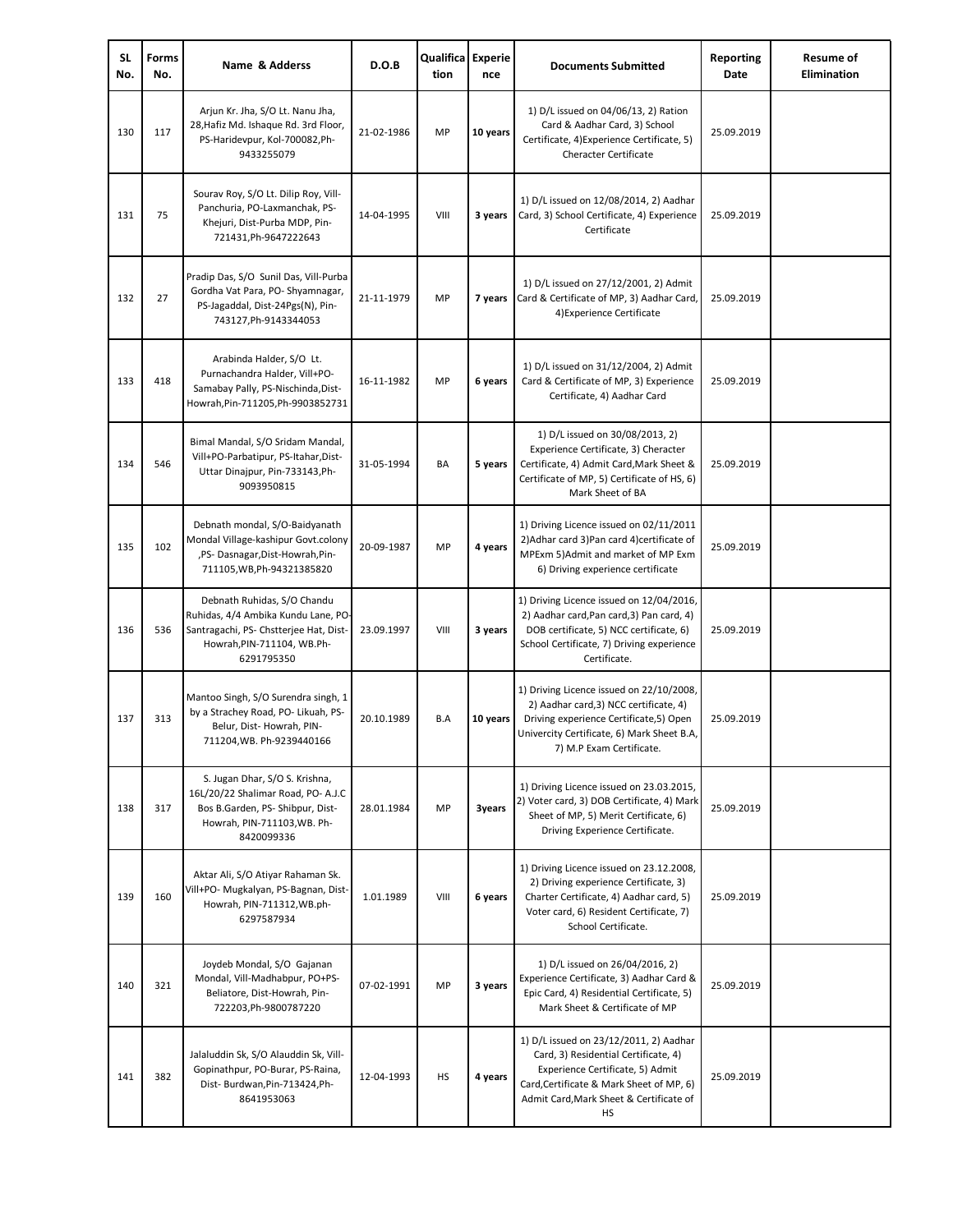| SL<br>No. | Forms<br>No. | Name & Adderss                                                                                                                                            | D.O.B      | Qualifica Experie<br>tion | nce     | <b>Documents Submitted</b>                                                                                                                                                                          | Reporting<br>Date | <b>Resume of</b><br><b>Elimination</b> |
|-----------|--------------|-----------------------------------------------------------------------------------------------------------------------------------------------------------|------------|---------------------------|---------|-----------------------------------------------------------------------------------------------------------------------------------------------------------------------------------------------------|-------------------|----------------------------------------|
| 142       | 140          | Ashesh Chatterjee, S/O Tulsi<br>Chandan Chatterjee, Vill+PO-<br>Jamgora, PS-Faridpur, Dist-Burdwan,<br>Pin-713385, Ph-8670047813                          | 12-01-1987 | MP                        | 5 years | 1) D/L issued on 07/08/2007, 2)<br>Experience Certificate, 3) Registration<br>Certificate, Mark Sheet & Certificate of<br>MP, 4) Aadhar Card & Epic Card, 5)<br><b>Computer Certificate</b>         | 25.09.2019        |                                        |
| 143       | 521          | Sandip Chatterjee, S/O Santinath<br>Chatterjee, Vill+PO+PS- Garbeta, Dist-<br>Paschim MDP, Pin- 721127, Ph-<br>8388087501                                 | 18-01-1992 | MP                        | 4 years | 1) D/L issued on 19/04/12, 2) Aadhar<br>Card, 3) Admit Card & Mark Sheet of MP<br>4) Experience Certificate                                                                                         | 25.09.2019        |                                        |
| 144       | 17           | Sanjoy Saha, S/O Bhola Saha, 48/4<br>South Buxarah 1st Bye Lane, PO-<br>D.S.Lane, PS-AJC Bose B.Garden, Dist-<br>Howrah, Pn-711109, WB, Ph-<br>8981183260 | 05-12-1996 | VIII                      | 4 years | 1) D/L issued on 04/01/2016, 2) Birth<br>Certificate, 3) School Certificate, 4) Epic<br>Card, 5) Experience Certificate                                                                             | 25.09.2019        |                                        |
| 145       | 108          | Mukaddesh Shaikh, S/O Siraj Shaikh,<br>Vill+PO+PS - Palashi Para, Dist -<br>Nadia, Pin- 741155, Ph-9641713715                                             | 18-03-1993 | <b>HS</b>                 | 5 years | 1) D/L issued on 29/07/2013, 2)<br>Residential Certificate, 3) Admit Card,<br>Mark Sheet & Certificate of MP, 4) admit<br>Card, Mark sheet & Certificate of HS, 5)<br><b>Experience Certificate</b> | 25.09.2019        |                                        |
| 146       | 222          | Maniruddin Khan, S/O Ansar Ali<br>Khan, Kartagachi, PO- Nul, PS-<br>Shyampur, Dist-Howrah, Pin-<br>711312, Ph-8515895528                                  | 04-04-1991 | VIII                      | 4 years | 1) D/L issued on 17/09/2015, 2) Epic<br>Card & Aadhar Card, 3) G.P Certificate, 4)<br>School Certificate, 5) Experience<br>Certificate                                                              | 25.09.2019        |                                        |
| 147       | 298          | Biswajit Halder, S/O Krishna Pada<br>Halder, Bablabon, PO-Nirisinghapur,<br>PS- Santipur, Dist- Howrah, Pin-<br>741404, Ph-7001047660                     | 02-02-1992 | HS                        | 3 years | 1) D/L issued on 19/09/2012, 2) Mark<br>Sheet & Certificate of HS, 3) Mark Sheet<br>& Certificate of MP, 4) N.C.C Certificate,<br>5) Experience Certificate                                         | 25.09.2019        |                                        |
| 148       | 603          | Arup Kr. Maity, S/O Narayan Maity,<br>PO-Joypur, PS+Dist-Jhargram, Pin-<br>721513, Ph-7063757534                                                          | 02-05-1997 | MP                        | 3 years | 1) D/L issued on 17/08/2016, 2) Admit<br>Card, Mark Sheet & Certificate of MP, 3)<br>Experience Certificate, 4) Residential<br>Certificate, 5) Aadhar Card                                          | 25.09.2019        |                                        |
| 149       | 245          | Tarun Samanta, S/O-Manoranjan<br>Samanta, 11/1B Amar Bose, PO<br>Jorasanko, Ps - Girish park, Dist-<br>Kolkata-700007.WB,Ph-9681697291                    | 07-05-1985 | MP                        | 5 years | 1) D/L Issued on-17/02/2005, 2) Admit &<br>Mark sheet of MP,3)Epic<br>cards,4)Experience certificate.                                                                                               | 25.09.2019        |                                        |
| 150       | 576          | Sujan Das, S/O Niripan Das, Vill-<br>Kanaipur Colony, PO-Kanaipur, PS-<br>Uttarpara, Dist-Hooghly, Pin-<br>712234, Ph-7980269523                          | 01-01-1987 | VIII                      | 5 years | 1) D/L issued on 16/12/2010, 2) Driving<br>Experience Certificate, 3) School<br>Certificate, 4) Aadhar Card, 5) Charecter<br>Certificate                                                            | 25.09.2019        |                                        |
| 151       | 530          | Subhakar Mondal, S/O Surya Mondal<br>,Basu kathi ,Anandanagar,Ps<br>Nischinda, Dist - Howrah-<br>711227.WB,Ph-9674049320                                  | 03-05-1988 | VIII                      | 6 years | 1) D/L Issued on -04/10/2007, 2) Admit<br>card of MP 3)Cast certificate, 4) Adhar<br>card 5) Epic card, 6) Driving experience<br>certificate.                                                       | 25.09.2019        |                                        |
| 152       | 432          | Suraj kumar shaw, S/O-S/O Lt<br>Rambabu Shaw, 126/1 GT<br>Road, Ramkrishnapur, PS+Dist -<br>Howrah-711101 WB, Ph no -<br>8697220290                       | 03-07-1990 | VIII                      | 4 years | 1) D/L Issued on -26/12/2013, 2) Aadhar<br>card,3)Epic card,4)School certificate,5)<br>Experience certificate.                                                                                      | 25.09.2019        |                                        |
| 153       | 359          | Basudeb Kamti, S/O Gobindo<br>Kamti,1,Gurudas Dutta Garden<br>lane, kol-700067, ph no -8017160394                                                         | 01-01-1981 | VIII                      | 3 years | 1) D/L Issued on -26/09/2001, 2) Aadhar<br>card,3)PAN card,4)School cetificate.5)<br>Experience certificate.                                                                                        | 25.09.2019        |                                        |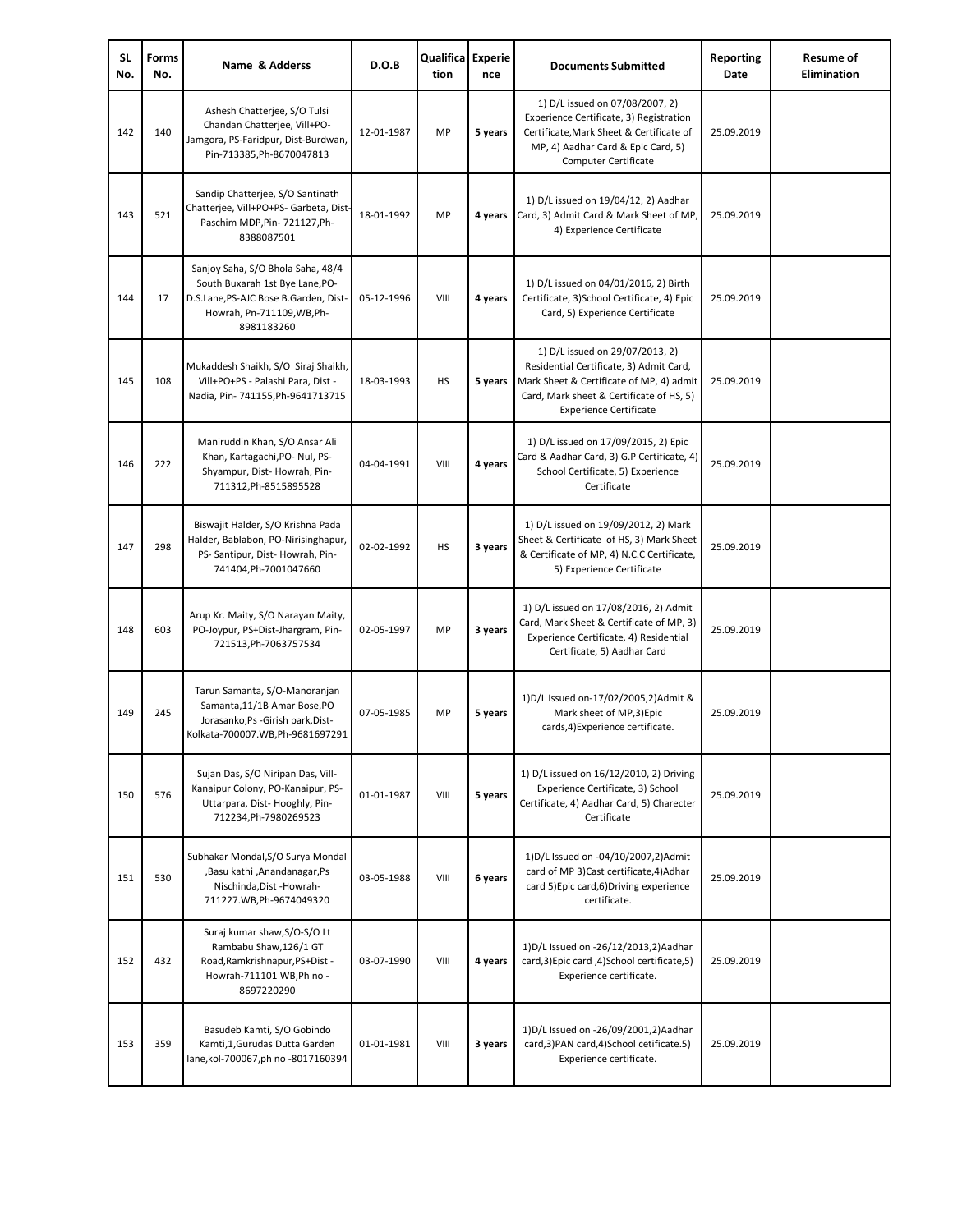| SL<br>No. | Forms<br>No. | Name & Adderss                                                                                                                                            | D.O.B      | Qualifica Experie<br>tion | nce     | <b>Documents Submitted</b>                                                                                                                                                                  | Reporting<br>Date | <b>Resume of</b><br>Elimination |
|-----------|--------------|-----------------------------------------------------------------------------------------------------------------------------------------------------------|------------|---------------------------|---------|---------------------------------------------------------------------------------------------------------------------------------------------------------------------------------------------|-------------------|---------------------------------|
| 154       | 594          | Shyamal Mondal, S/O Giridhar<br>Mondal, VILL+PO+Ps- Palashipara, Dist-<br>Nadia, WB, Ph no -784392214                                                     | 06-07-1994 | HS                        | 3 years | 1) D/L Issued on -26/0/2013, 2) DOB<br>certificate, 3) PAN card, 4) Eipc<br>card,5)Experience certificate,6)Admit<br>card of MP,7) Ration card, 8) MP<br>Examination I card of Open School. | 25.09.2019        |                                 |
| 155       | 558          | Sona Naskar, S/O Lt Mukta charan<br>Naskar, Vill-jotgiri, PO-<br>Lakashmanpur, PS-Domjur, Howrah-<br>711114, WB, Ph no -9836572076                        | 02-03-1984 | HS                        | 4 years | 1)D/L Issued on-<br>26/04/2007,2)Experience<br>certificate,3)Residencial<br>certificate,4)Admit & Marksheet of<br>MP,5)Certificate of HS,6)Vocational &<br>education training certificate.  | 25.09.2019        |                                 |
| 156       | 565          | Ajmaul Haque, S/O Lal<br>mohammad, Vill+PO-Sailanda, Ps<br>Salar, Dist-Murshidabad, Pin-<br>742401, WB, Ph no - 71197370047                               | 31-05-1989 | MP                        | 8 years | 1) D/L Issued on -21/06/2010, 2) Aadhar<br>card,3)Experience<br>certificate,4)Admit,marksheet &<br>Certificate of MP.                                                                       | 25.09.2019        |                                 |
| 157       | 591          | Abijit Mandal, S/Obinai<br>Mandal, Palashipara, VILL+PO+Ps-<br>Palashipara, Dist-Nadia, WB, Ph no -<br>9733672374                                         | 18-10-1982 | VIII                      | 4 years | 1) D/L Issued on -<br>30/03/2001,2)Experience<br>certificate,3)School certificate,4)Epic<br>card,5)Aadhar card,6)Residencial<br>certifdicate.                                               | 25.09.2019        |                                 |
| 158       | 309          | Subhajyoti Guchhait, S/O Binoy<br>prasad Guchhait, Vill-Mirzapur<br>Paschimpara, PO-Mashila, Ps-<br>Sankrail, Dist-Howrah-711302. WB<br>Ph no -7044700175 | 09-02-1995 | HS                        | 5 years | 1)D/L Issued on-<br>27/05/2014,2)Experience<br>certificate,3)Admit & Certificate of<br>MP,4)Certificate of HS,5)Epic<br>card,6)Aadhar card                                                  | 25.09.2019        |                                 |
| 159       | 592          | Shhalamin Sk, S/O Nuraj<br>Sk, Palashipara, VILL+PO+PS-<br>Palashipara, Dist - Nadia, Pin-<br>741155, WB, Ph no-9775051914                                | 21-09-1985 | VIII                      | 4 years | 1) D/L Issued on-<br>02/02/2006,2)Experience<br>certificate,3)School<br>certificate, 4) character certificate.                                                                              | 25.09.2019        |                                 |
| 160       | 556          | Sujay Das, S/O-Lt Haradhan Das, Vill-<br>Baraberia, PO+PS-Bagnan, Dist-<br>Howrah-711303, WB, Ph no-<br>9933975492                                        | 25-03-1983 | HS                        | 3 years | 1)D/L iSSued on-12/10/2010,2)Pan<br>card, 3) Aadhar card, 4) Epic<br>card,5)Certificate & Marksheet of<br>HS,6)Experience certificate,7)Residencial<br>certificate.                         | 25.09.2019        |                                 |
| 161       | 61           | Bhaskar Pramanik, S/O Rabindra<br>Nath Pramanik, Muchi para, PO+PS-<br>Jagacha, Dist-Howrah-711112, WB, Ph<br>no-8981149776                               | 22-05-1994 | BA                        | 3 years | 1)D/L issued on-<br>16/06/2015,2)Experience<br>certificate, 3) Certificate of MP, 4) DOB<br>certificate,5)Aadhar card,Cast<br>certificate(OBC)                                              | 25.09.2019        |                                 |
| 162       | 78           | Samir kumar Ghosh, S/O-Golok<br>Chandra Ghosh, Vill+PO-Duilya patra<br>para, Ps-Sankrail, Dist-Howrah-<br>711302, WB, Ph no-9051918723                    | 10-10-1982 | HS                        | 5 years | 1) D/L Issued on-16/09/2010, 2) Epic<br>card,3)Admit card of MP,4)Marksheet of<br>HS,5) Experience certificate,6) Aadhar<br>card,7)Cast certificate.                                        | 25.09.2019        |                                 |
| 163       | 587          | Noyumddin Ahamed, S/O-Nasiruddin<br>Ahamed, Vill-Kandra nowda para, PO-<br>Mali hati, Ps-Salar, Dist-<br>Murshidabad, WB, Ph no-7479333602                | 02-05-1986 | MP                        | 5 years | 1)D/L Issued on-<br>18/04/2007,2)Experience<br>certificate, 3) Aadhar card, 4) Cast<br>certificate,5)Admit, Marksheet &<br>Certificate of MP                                                | 25.09.2019        |                                 |
| 164       | 293          | Krishna Hazra, S/O Tapan Hazra, Vill-<br>Memari jayanpur, PO+PS-<br>Memari, Dist-PurbaBardhaman, Pin-<br>713146, WB, Ph no-8768645636                     | 04-05-1994 | MP                        | 4 years | 1) D/L Issued on-<br>31/08/2017,2)Experience<br>certificate,3)Character<br>certificate,4)Admit,marksheet &<br>Certificateof MP.                                                             | 25.09.2019        |                                 |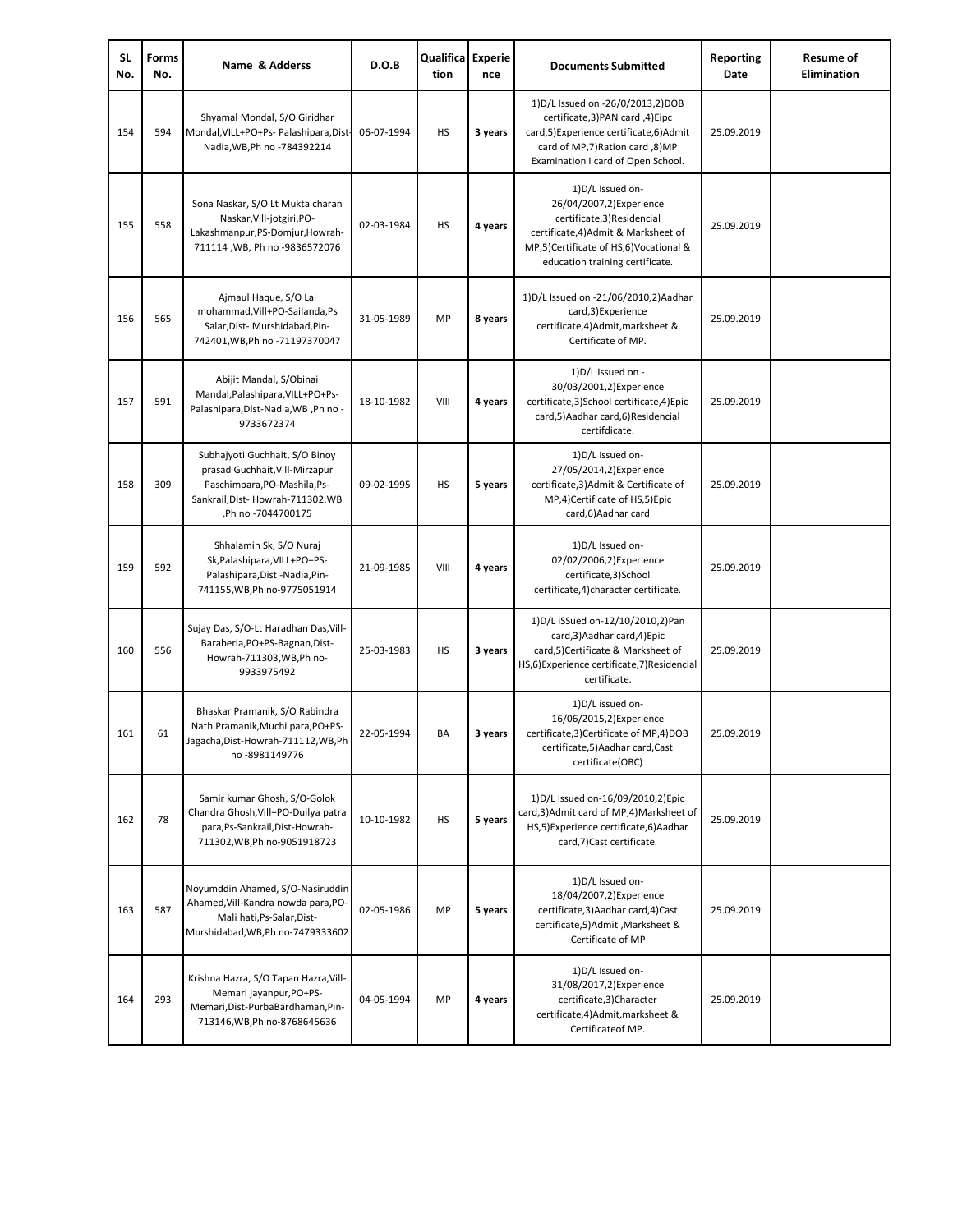| <b>SL</b><br>No. | <b>Forms</b><br>No. | Name & Adderss                                                                                                                                                          | D.O.B      | Qualifica Experie<br>tion | nce     | <b>Documents Submitted</b>                                                                                                                                                                                     | Reporting<br>Date | <b>Resume of</b><br><b>Elimination</b> |
|------------------|---------------------|-------------------------------------------------------------------------------------------------------------------------------------------------------------------------|------------|---------------------------|---------|----------------------------------------------------------------------------------------------------------------------------------------------------------------------------------------------------------------|-------------------|----------------------------------------|
| 165              | 329                 | Biswadieep Bhattacherjee, S/O<br>Anupam Bhattacherjee,192/2Ananta<br>Ram Mukherjee<br>lane, Ramkrishnapur, PO+PS+Dist -<br>Howrah, Pin-711101, WB, Ph no-<br>9830257709 | 25-06-1990 | VIII                      | 4 years | 1)D/L Issued on-16/11/2009,2)Epic<br>card,3)DOB certificate,4)Experience<br>certificate,5)PAN Card,6)Admit card of<br>MP,7)Aadhar card                                                                         | 25.09.2019        |                                        |
| 166              | 604                 | Avishek Patra, S/O-Ajitesh<br>Patra, PO+VILL-Bodhra, PS-<br>Mandermuni (Castal), Dist-Purba<br>medinipur, Pin-721423, WB, Ph no-<br>9564956610                          | 01-01-1994 | BA(H)                     | 3 years | 1) D/L Issued on 19/11/2015, 2) Aadhar<br>card,3)Epic card,4)PAN card,5)OBC<br>Certificate,6)Certificate & Marksheet of<br>MP7) Marksheet of BA (Hns) and Other<br>certificate                                 | 25.09.2019        |                                        |
| 167              | 367                 | Debdutta Sen, S/O Asish Sen, Vill+Po-<br>Sashadanga, Ps-Gaighata, Dist-<br>24Parganas (N)Pin-743245, WB, ph<br>no-9932622522                                            | 20-11-1986 | MP                        | Nil     | 1)D/L Issued on-27/03/2017,2)Aadhar<br>card,3)Epic card,4)PAN card,5)Ration<br>card,6)Residencial<br>certificate, 7) Experience certificate                                                                    | 25.09.2019        |                                        |
| 168              | 285                 | Subhajit Chatterjee, S/O Samiran<br>-Ps- ו-VILL+PO-Penro, Ps-<br>Udaynarayanpur, Dist-Howrah-<br>711410, WB, Ph no-7407146407                                           | 02-01-1994 | MP                        | 4 years | 1) D/L Issued on-<br>06/05/2015,2)Admit, Marksheet &<br>Certificate of MP,3)                                                                                                                                   | 25.09.2019        |                                        |
| 169              | 175                 | Suvajit Guha, S/O-Ganash Guha, Vill-<br>Bankra rajib pally, PO-Bankra, Ps-<br>Domjur, Howrah-711403, WB, Ph no-<br>9038483897                                           | 21-12-1991 | BA                        | 3 years | 1) D/L Issued on-<br>30/11/2011,2)Admit, marksheet &<br>certificate of MP,3) Marksheet &<br>certificate of HS,4)Marksheet &<br>Certificate of BA,5) Experience<br>certificate,6)Residencial certificate,       | 25.09.2019        |                                        |
| 170              | 216                 | Haradhan Bairagya, S/O Bhajan<br>Bairagya, Vill-Muktipur, PO-<br>Sahajpur, Ps-Rayna, Dist-Purba<br>bardwan, Pin-713424, WB, Ph no-<br>980089908                         | 22-12-1990 | MP                        | 4 years | 1) D/L Issued on -<br>28/07/2010,2)Experience<br>certificate, 3) Aadhar card, 4) Admit &<br>Marksheet of MP,5)Residencial<br>certificate,6)NCC Certificate                                                     | 25.09.2019        |                                        |
| 171              | 280                 | Haradhan Bairagya, S/O-Nitya<br>Ghosh, Vill+Po-Mayakol, Ps<br>Dhubulia, Dist-Nadia, Pin-<br>741125, WB, Ph no-6297891481                                                | 04-05-1990 | <b>BA Pass</b>            | 4 years | 1) D/L Issued on-<br>21/10/2010,2)Experience<br>certificate,3)Residencial<br>certificate, 4) Admit, Marksheet &<br>certificate of MP,5)certificate &<br>Marksheet of HS, Certificate & Marksheet<br>of BA Exam | 25.09.2019        |                                        |
| 172              | 60                  | Sourav Pal, S/O debasish<br>Pal, 7Kalikumar Mukherjee lane<br>PO+PS-Shibpur-711102,Dist<br>Howrah, WB, Ph-8420090511                                                    | 6.5.1993   | MP                        | 5 years | 1) D/L Issued on-11.12.2012, 2) Experience<br>Certificate, 3) DOB Certificate, 4) Epic<br>card,5)Certificate of MP,                                                                                            | 25.09.2019        |                                        |
| 173              | 62                  | Ajan Ali, S/O-Azad Box Mondal, Vill-<br>Dighara, PO-Duttapukur, Ps-<br>Ashoknagar, Dist-24 Parganas<br>(N), WB, Ph no-7044740806                                        | 15-12-1992 | MP                        | 5 years | 1) D/L Issued on-14/12/2014, 2) Aadhar<br>card, 3) PAN card, 4) Epic<br>card,5)Admit,Marksheet & Certificate of<br>MP,6)Experience certificate                                                                 | 25.09.2019        |                                        |
| 174              | 18                  | Babai Ghosh, S/O-Sukumar<br>Ghosh, Vill-Pankuria, PO-<br>Lakshmanpur, Ps-Domjur, Dist-<br>Howrah-711114, WB, Ph no -<br>9836887173                                      | 10-12-1991 | VIII                      | 6 Years | 1) D/L Issued on-14/02/2014, 2) Aadhar<br>card,3)Experience certificate,4)School<br>certificate,5)DOB Certificate                                                                                              | 25.09.2019        |                                        |
| 175              | 29                  | Raj Kumar Singha, S/O-Arati<br>Singha, Vidyasagar sarani, PO-<br>Ghoshpara, Ps-Howrah-, Pin-<br>711101, WB, Ph no-6290920038                                            | 29-11-1981 | VIII                      | 3 years | 1) D/L Issued on-04/06/2009, 2) Admit &<br>Marksheet of MP,3)Epic<br>card,4)Experience certificate                                                                                                             | 25.09.2019        |                                        |